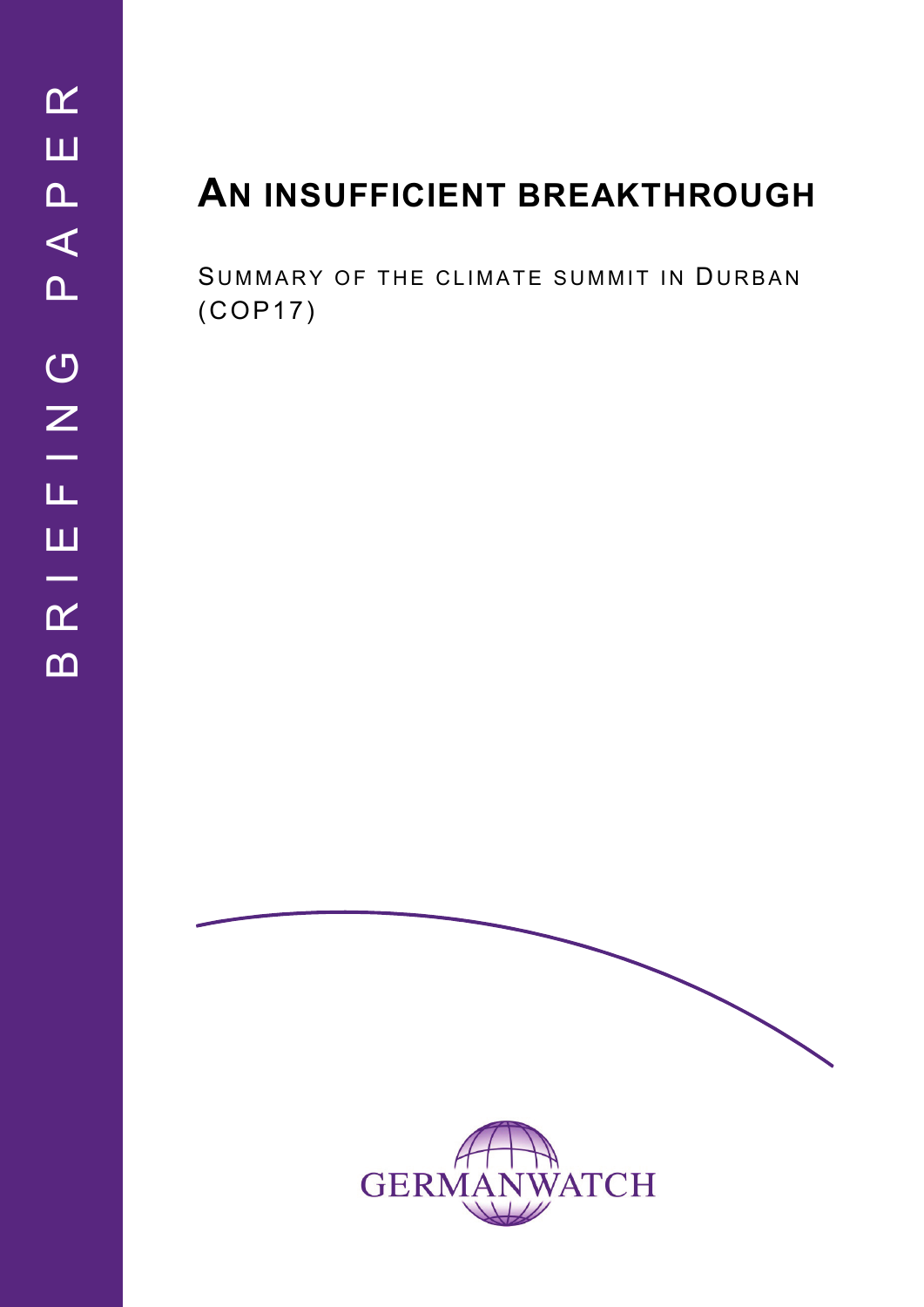## **Summary**

The expectations towards the UN climate summit in Durban were low. The climate policy process saw itself at a crossroad. Finally it was avoided that the world – like desired by the USA – would be satisfied with an agreement based on voluntary commitments. Instead, a roadmap towards a new legally binding regime was agreed. The locomotive for this process is the 2nd commitment period of the Kyoto Protocol. Furthermore, a number of decisions operationalizing the Cancún Agreements were concluded. The big and in Durban unfinished task remains to be the increase in mitigation ambition as soon as possible, to ensure keeping global warming to below 2°C.

This briefing paper analyses and assesses key discussions and results of the climate summit in Durban and considers next steps.

## **Imprint**

### **Authors:**

Sven Harmeling, Christoph Bals, Kristin Gerber, Manfred Treber, Rixa Schwarz, Christoph Hessling, Linde Griesshaber, Dirk Rommeney, Sönke Kreft, Alpha O. Kaloga

#### **Translation:**

Thomas Spencer

**Editorial staff:** Charlotte Haberstroh, Daniela Baum

## **Publisher:**

Germanwatch e.V. Office Bonn Office Berlin Dr. Werner-Schuster-Haus Schiffbauerdamm 15 Kaiserstr. 201 D-10117 Berlin Phone +49 (0) 228 60492-0, Fax -19

Internet: http://www.germanwatch.org E-mail: info@germanwatch.org

December 2011 Purchase order number: 11-2-24e

This publication can be downloaded at: **http://www.germanwatch.org/en/4832** 

D-53113 Bonn Phone +49 (0) 30 2888 356-0, Fax -1

With financial support from the German Federal Ministry for Economic Cooperation and Development and the European Commission. Germanwatch is solely responsible for the content.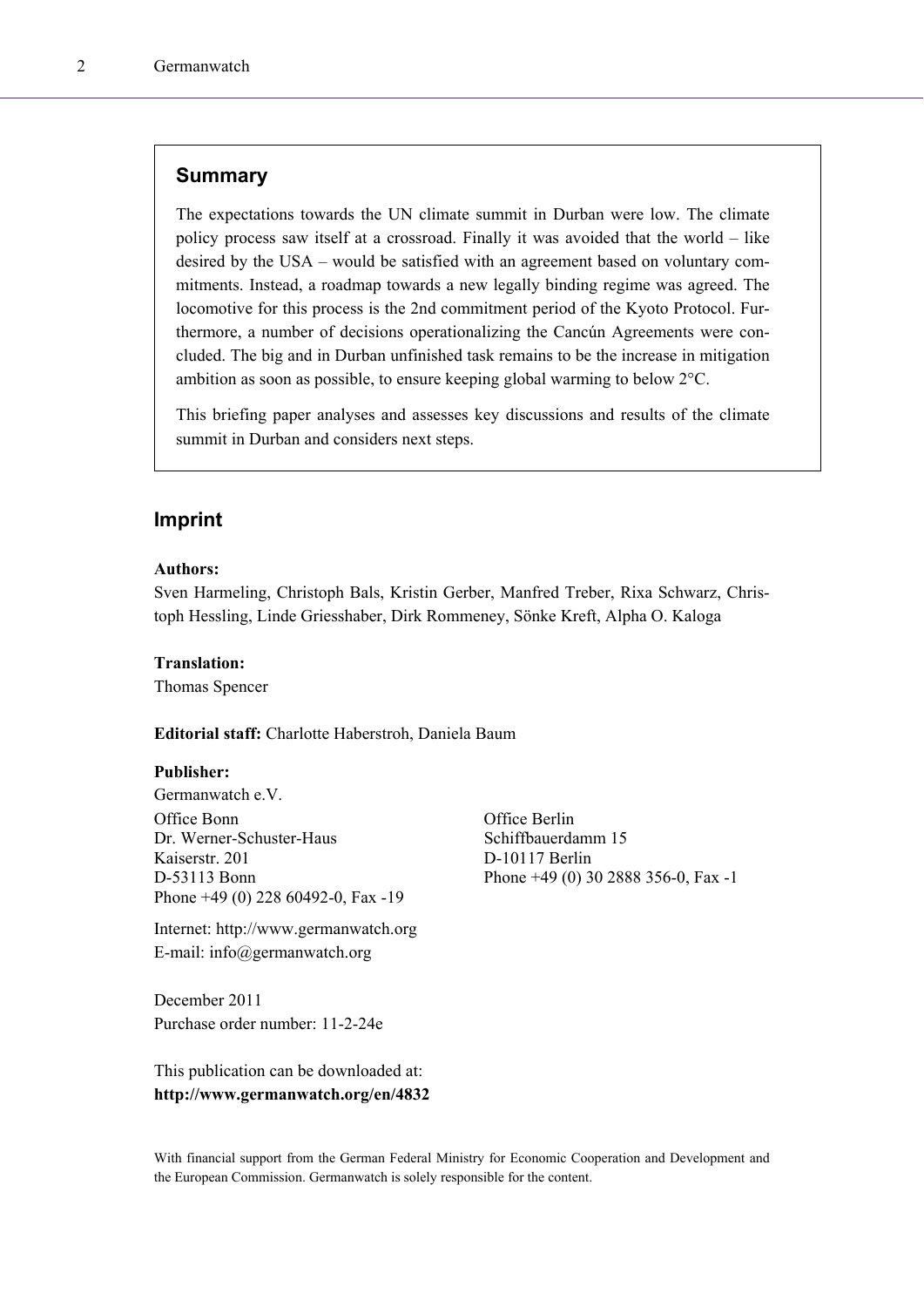# **Content**

| $\mathbf{1}$   | After the breakthrough on legal bindingness in Durban: Close the         |  |  |  |  |
|----------------|--------------------------------------------------------------------------|--|--|--|--|
| 1.1            |                                                                          |  |  |  |  |
| 1.2            |                                                                          |  |  |  |  |
| $\overline{2}$ |                                                                          |  |  |  |  |
| 2.1            | The Kyoto Protocol and the perspective for a legally binding agreement 8 |  |  |  |  |
| 2.2            |                                                                          |  |  |  |  |
| 2.3            |                                                                          |  |  |  |  |
| 2.4            |                                                                          |  |  |  |  |
| 2.5            |                                                                          |  |  |  |  |
| 2.6            |                                                                          |  |  |  |  |
| 2.7            |                                                                          |  |  |  |  |
| 2.8            |                                                                          |  |  |  |  |
| 2.9            |                                                                          |  |  |  |  |
| 2.10           |                                                                          |  |  |  |  |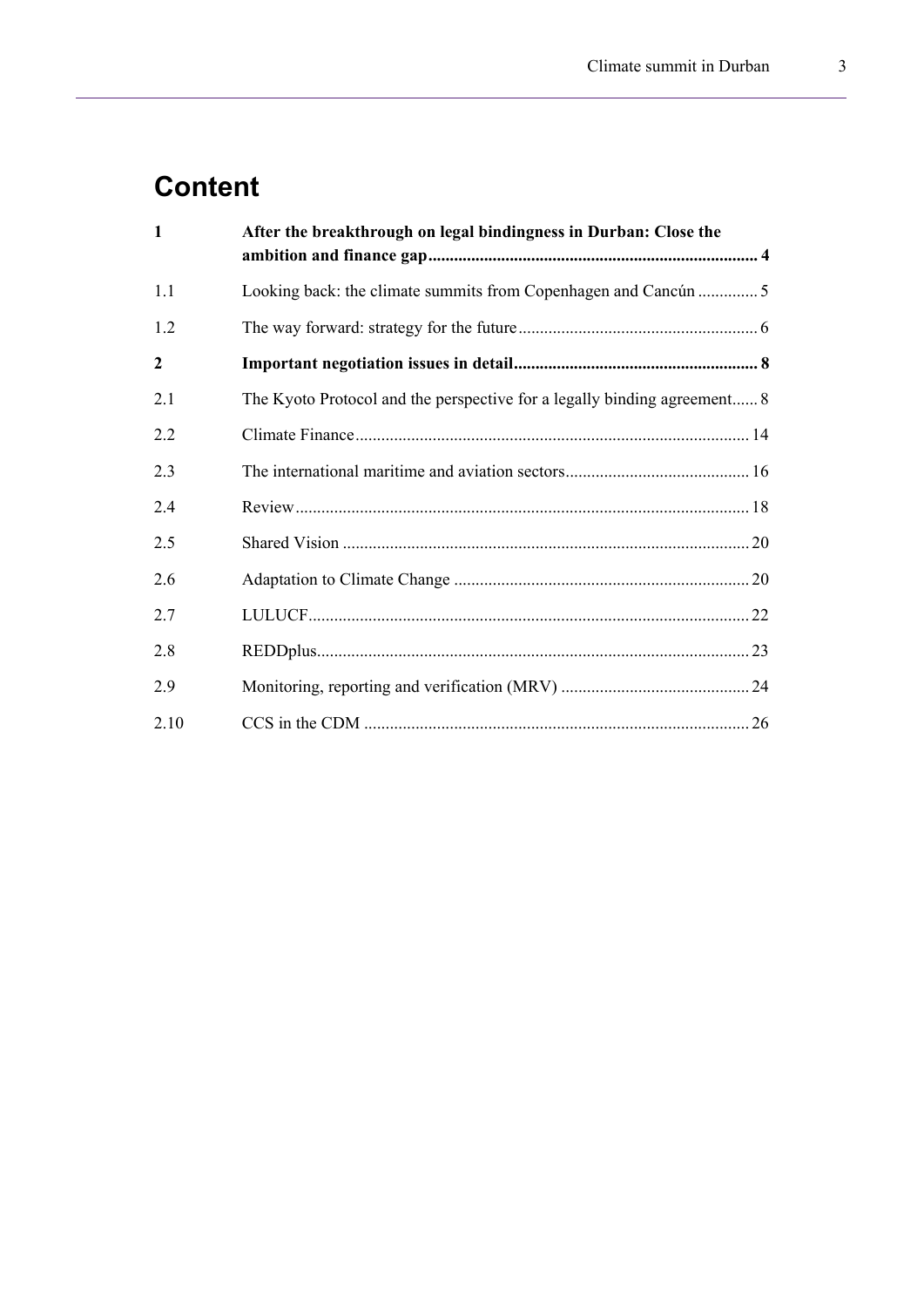# <span id="page-3-0"></span>**1 After the breakthrough on legal bindingness in Durban: Close the ambition and finance gap**

The result of Durban has two faces. The one is the new geo-political situation: In the past six years the international climate negotiations worked on two parallel tracks. The first track dealt with the future emission reduction targets for the industrialized countries under the Kyoto Protocol. The second consisted of negotiations on mitigation commitments of the developing countries and emerging economies and the USA – i.e. those who have not been willing to commit to legally-binding commitments. Moreover, aspects of financial and technological cooperation on mitigation and adaptation have been under consideration. This separation is now history with the agreement of Durban. Thereby, also international climate diplomacy takes into account that the world has changed substantially over the last 20 years. This may also mean the , end of voluntariness as well as the end of the time where emerging economies did not even have to think about absolute limitation commitments. The movement of the emerging economies into this direction – in particular from India and China – changes the climate change geo-politics and also has the potential to force the USA onto the defensive.

The other face is that of the climate protection policy. The decisions from Durban mostly lack substance therein. The necessary turn-around towards limiting global warming to below  $2^{\circ}$ C has not been initiated, now we need to face 3.5 to  $4^{\circ}$ C as the more likely pathway. This means: time is pressing even more. Since with the Durban roadmap the next legally binding results on mitigation should be agreed by 2015, but only come into effect in 2020. But this would be too late for an emission peak by 2015 (or 2020 at the latest) which is indispensable for a 2°C pathway.

The next three years will be affected by the debate, whether the necessary ambition can be achieved, inside and outside the process. The decision on the first periodical Review (2013 to 2015) to some extent supports this effort. The Review shall in the first two years (2013/2014) be conducted in a technical phase to incorporate the latest findings from science (in particular the 5th Assessment Report of the IPCC) and to lead to adequate action of the Parties for more mitigation to stay below 2°C.

On the other hand, all countries agreed to initiate a work programme on ambition increase in mitigation which needs to be concretized as soon as possible. But this can only be successful when the cooperation of the small island states and the Least Developed Countries with the EU, which pushed other Parties in Durban to more ambition, jointly pushes this work programme. A necessary condition is undoubtedly that the EU raises its 20 % reduction target to 30 %.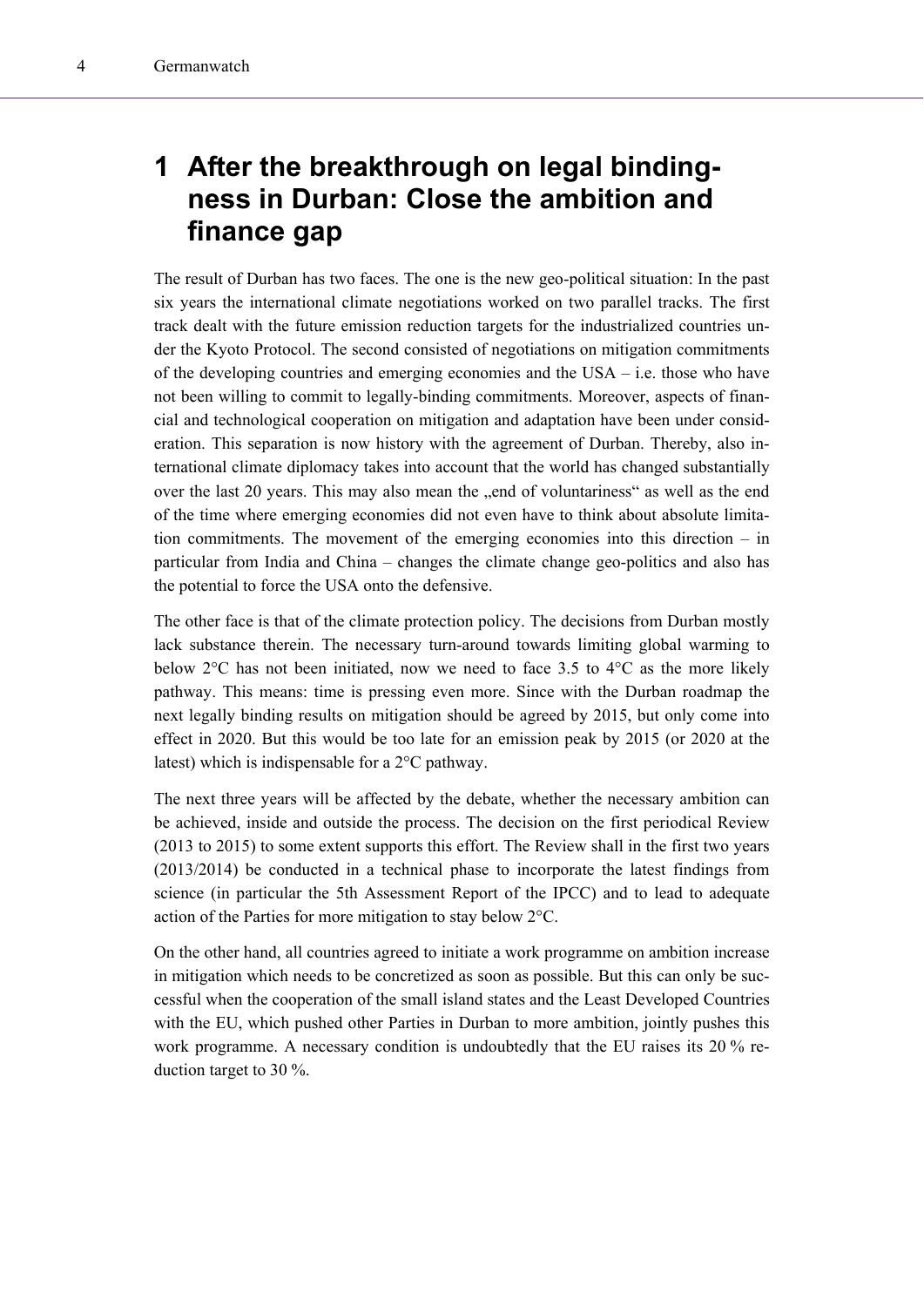## <span id="page-4-0"></span>*1.1 Looking back: the climate summits from Copenhagen and Cancún*

In Copenhagen  $(2009)$  the global community failed in delivering the  $n$ , big bang" which should result in a fair, ambitious and binding and science-driven international agreement on climate change. Afterwards, the international climate diplomacy had to face the question how to pick up the pieces of Copenhagen and – despite the immense loss of trust through the procedures and results of the summit – to initiate an upward spiral.

In Cancún (2010) Parties managed to fix as a decision much of what would have been possible already in Copenhagen. For the first time the goal of limiting global warming to below 2°C or even 1.5°C was agreed by the international community. At the same time, voluntary mitigation commitments were transformed into COP decisions. But it is obvious that these voluntary objectives would lead the world to 3 to 4°C temperature increase.

In Durban it was avoided that the world – like desired by the USA – would be satisfied with just voluntary mitigation commitments. A roadmap was agreed towards a legally binding regime. The locomotive for this is the second commitment period of the Kyoto Protocol. As it looks, only European countries will remain therein. But through this vanguard role the EU was in a much better negotiating position than in Copenhagen. The large group of countries particularly vulnerable towards climate change saw the EU as an ally for pushing through the legally binding nature as much as possible. Without this, the summit would likely have collapsed or ended with very disappointing results. The big emerging economies saw the EU as an important negotiating partner.

## **What has been achieved in Durban?**

At the end of the longest COP ever, Parties agreed a comprehensive package of decisions, which can be categorized into three groups:

- Contours of the future regime: with the establishment of the new ...Ad Hoc Working Group on the Durban Platform for Enhanced Action", a process has been launched which aims to result in an overall comprehensive legally-binding agreement for all Parties ("develop a protocol, another legal instrument or an agreed outcome with legal force under the UNFCCC applicable to all Parties"); this agreement shall be negotiated until 2015 and shall come into effect and be implemented from 2020;
- Extension of the Kyoto Protocol: it was decided to have a second commitment period of the Kyoto Protocol, with a so far undetermined end-date (2017 or 2020); however, some rules still need to be worked out in the course of 2012, including the specific mitigation targets that Parties will apply; it is also not yet clear which Parties will finally be part of the  $2<sup>nd</sup>$  commitment period;
- Operationalization of the Cancún Agreements, through several operational decisions, including on institutions such as the Green Climate Fund, the Adaptation Committee, the Standing Committee on Finance, concretization of new processes such as the work programme on loss and damage, the National Adaptation Plans etc.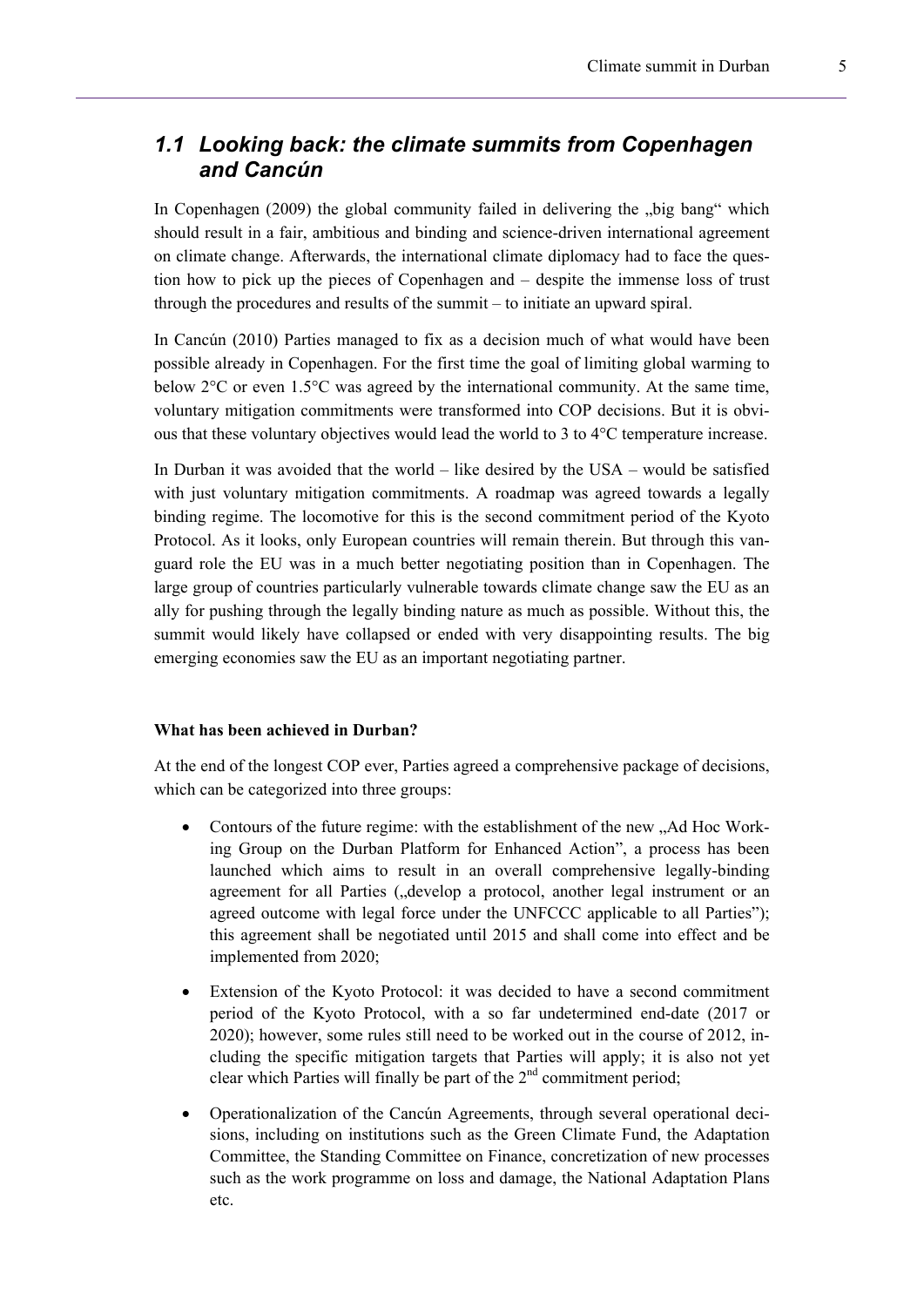## <span id="page-5-0"></span>*1.2 The way forward: strategy for the future*

After the ground has been laid to close the *bindingness gap*, it is crucial to close the remaining *gigatonne gap* as well as the closely associated *climate finance gap*. This is the basis in order to agree in 2015 on the one hand the new post-2020 agreement (which should include legally binding emission reduction and limitation targets for all big emitters) and to bundle the activities and decisions for an increase in mitigation ambition for the time before 2020. This ambition increase should not only start in 2015. The required increase of the EU 20 % reduction target could start the race to more ambition.

It is foreseeable, that closing the ambition and finance gaps can not be reached just by the UNFCCC negotiations. A strategy is required, which combines action, negotiations and the building-up of alliances.

## **Action**

• Independent from the international negotiations, all states, regions, cities, companies and civil society stakeholders are asked to show that more ambition is possible that what has been promised in Copenhagen and Cancún. For the international debate it is of particular importance whether the energy change in Germany will be successful and thereby an industrialized country will be able to show that climate-friendly development is possible. At the same time the world looks at China: will the new "low-carbon development zones" established in the five-year-plan (from March 2011) which cover 300 million people become a success story? A path which also would show to the rest of China and other emerging economies: prosperity and energy security are only possible on a low-carbon path. The success of these two "mega experiments" will decide to a large extent on the future speed of international climate policy.

The EU has to implement the increase of its 20 % target to 30 % through an investment strategy (energy efficiency, renewable energies, electricity grids and storage systems), which combines the fight against the economic crisis with the climate crisis. This could become a strong pillar in any Green Growth (OECD), Green Economy (Rio20+) or Low Carbon Development Strategies (Cancún Agreement), to which Germany and the EU have already committed.

## **Negotiations**

With regard to the ambition gap, it is of particular importance in the UNFCCC negotiations to:

- 1. promote a strategy for an ambition increase before 2015;
- 2. decide on a strategy until 2015, how to close the remaining gap until 2020;

3. agree in 2015 a legally binding agreement for the time after 2020 with the necessary ambition. If this can not happen with the USA on board – which seems likely –, this should become a plurilateral agreement;

4. the G20 has to take the necessary decisions with regard to the developed countries fulfilling their commitment to mobilize USD 100 bn climate finance by 2020 for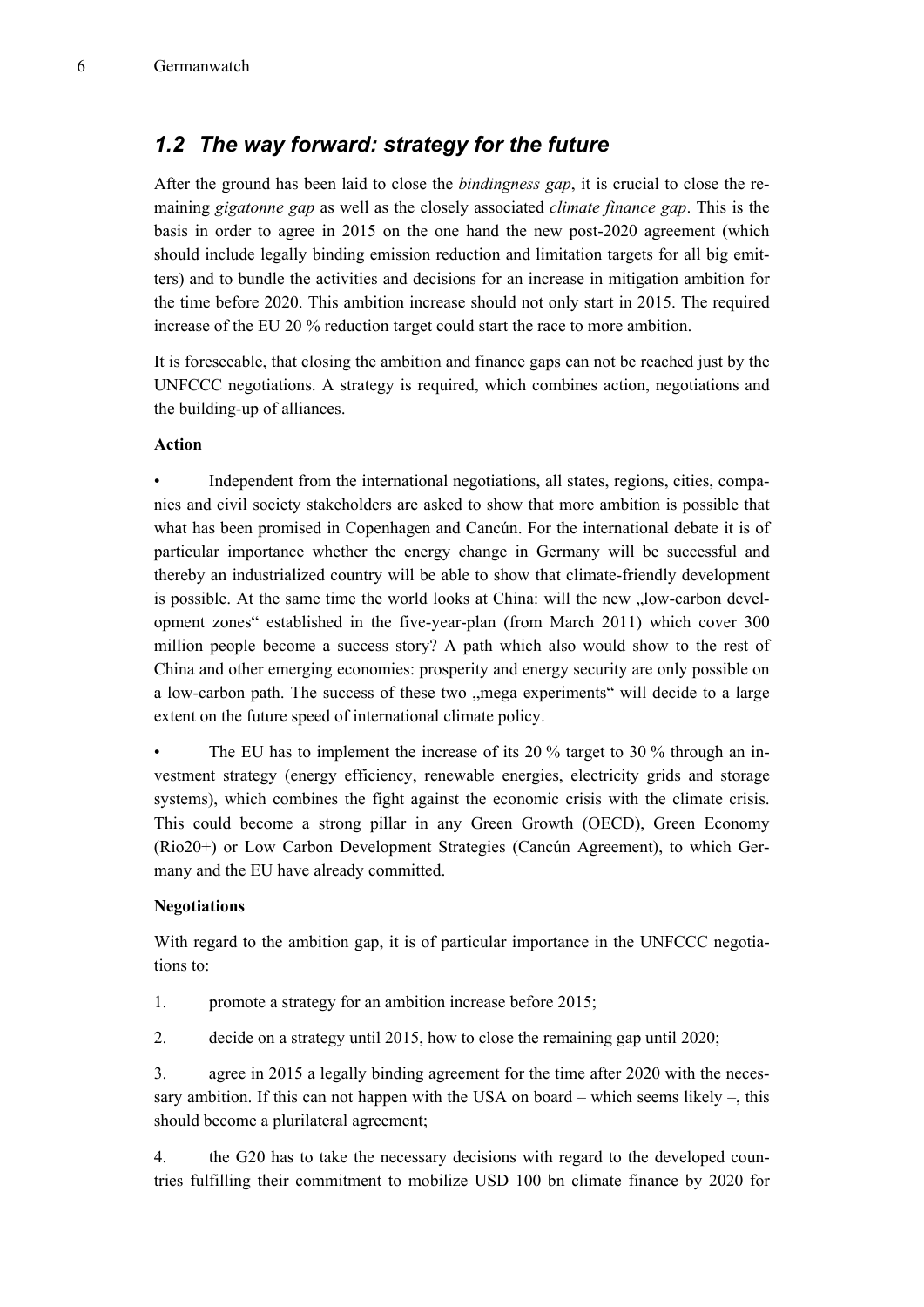climate protection and adaptation in developing countries. UNFCCC could be the  $\alpha$ landing hub" for these decisions;

5. the square of EU, G20, UNFCCC and  $ICAO/IMO<sup>1</sup>$  $ICAO/IMO<sup>1</sup>$  $ICAO/IMO<sup>1</sup>$  needs to ensure that binding climate protection for international aviation and maritime transportation is implemented, in a manner that not only emissions will be limited but that also substantial revenues for international climate finance will be generated. Furthermore, a financial transaction tax needs to be pursued. A share of the revenues should be used for climate purposes.

## **Alliances**

l

On the basis of the Durban dynamics it is important to consolidate the cooperation with progressive developing countries. The South African Renewables Intiative (SARI) − a partnership of four South African ministries with Germany, UK, Norway, Switzerland and the European Investment Bank – could be come a model for an alliance with an emerging economy. Whether it will be successful to put on track an intelligent interconnection of different alliances, which would pave the way to more ambition, will to a large extent decided over achieving the necessary ambition increase or not. Germany is well positioned to build up such a coalition of progressive countries to close the ambition gap. It is clear that without the emerging economies and the EU such an alliance will not succeed. Such a pathway also needs to be examined on a bilateral basis.

<span id="page-6-0"></span><sup>&</sup>lt;sup>1</sup> ICAO: International Civil Aviation Organization; IMO: International Maritime Organization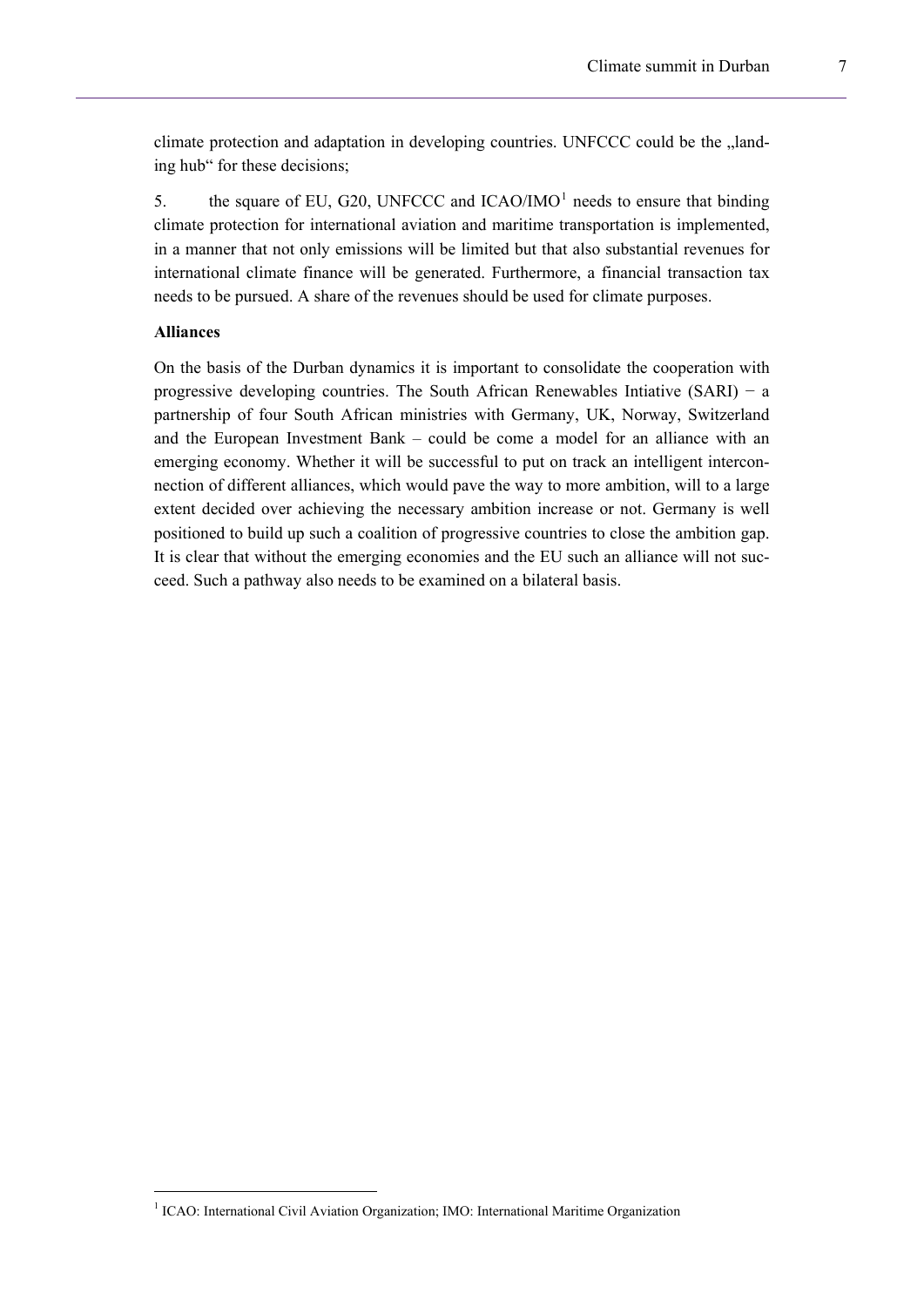# <span id="page-7-0"></span>**2 Important negotiation issues in detail**

The following graph provided before Durban illustrates the multiplicity of negotiation issues under the Kyoto Protocol (left) and the Convention (right). The overarching set-up of decisions on both levels delivered certain steps for most of the issues, although not sufficient progress in all issues. The following sections will discuss more in detail the negotiation results from Durban.





Source: World Resources Institute 2011

# <span id="page-7-1"></span>*2.1 The Kyoto Protocol and the perspective for a legally binding agreement*

In the run up to the Durban climate summit, public attention focused on the question of the future of the Kyoto Protocol (KP). This was connected, under pressure from the EU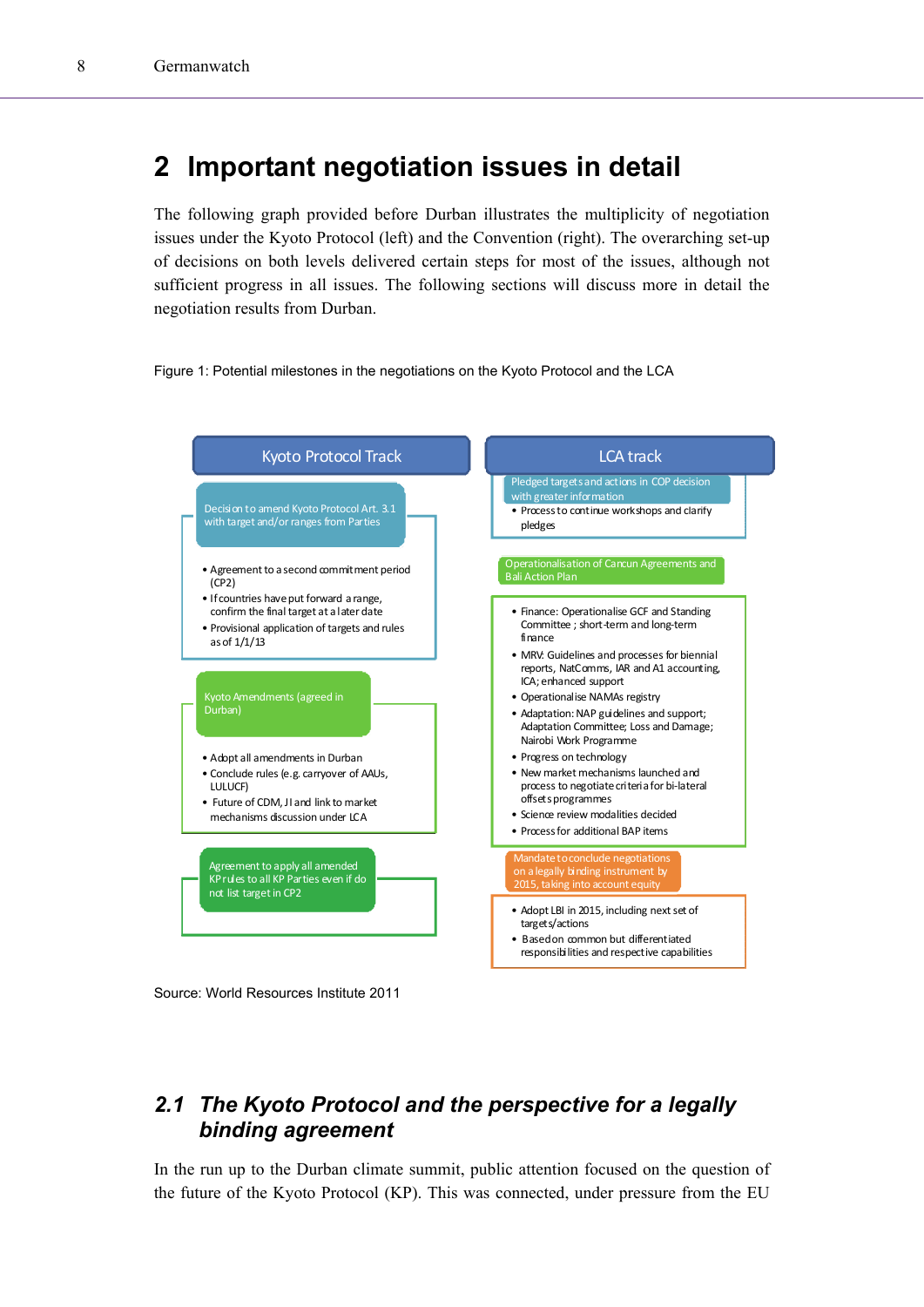and the large group of most vulnerable countries, with the perspective of a legally binding agreement for all countries.

### **Canada's exit from the Kyoto Protocol.**

A few days after Durban, Canada announced that it would formally withdraw from the Kyoto Protocol. The only industrialized county that will likely not fulfill its Kyoto target, made use of the relevant withdrawal clause under the Kyoto Protocol. The Canadian government behaved – driven by the tar sand industry – like a school kid who, afraid of failure, leaves the class. Legally, the world can do nothing against this. But it is up to the global community to drive the political price so high that Canada regrets the move and any imitators are warned away from a similar course of action. The refusal by the EU of oil from tar sands – with their terrible emissions balance – would be a first step. This is also a litmus test for European business, which has always demanded a legally binding agreement with the broadest possible participation. If a country now spurns this principle they should be barred from the EU market.

Under the Kyoto Protocol there was a basic decision that there would be a second commitment period. This was an important condition for developing and emerging countries, in order for them to agree to a negotiating mandate for a legally binding agreement under the Convention. In addition, there were other individual decisions (*inter alia* on land-use, land-use change and forestry). At the same time, the central questions remain open, which according to the decison should be finalized in 2012 before a second commitment period can really enter into force.<sup>[2](#page-8-0)</sup>

- Final decision on amendments to the Kyoto Protocol, which were "taken note of" in Durban; this includes the mitigation targets, which should be communicated to the climate secretariat by 1 May 2012, and the length of the commitment period (currently the text includes the options of 2017 and 2020 for the end of the second commitment period).
- Here there is also the question of which countries will finally submit targets for the second commitment period, including the EU, Switzerland and Norway; we will have to wait to see how the hitherto more reticent parties, like Australia, decide.
- The consequences of the carry-over of unused emissions allowances from the first commitment period, as well as the further decisions on land-use should be assessed, as these can have massive impacts on mitigation targets, i.e. their environmental integrity.
- Actual mitigation targets in the second commitment period will be decided next year. Kyoto countries should submit their targets by May, which will then be adopted in December.

l

<span id="page-8-0"></span><sup>&</sup>lt;sup>2</sup> http://unfccc.int/files/meetings/durban\_nov\_2011/decisions/application/pdf/awgkp\_outcome.pdf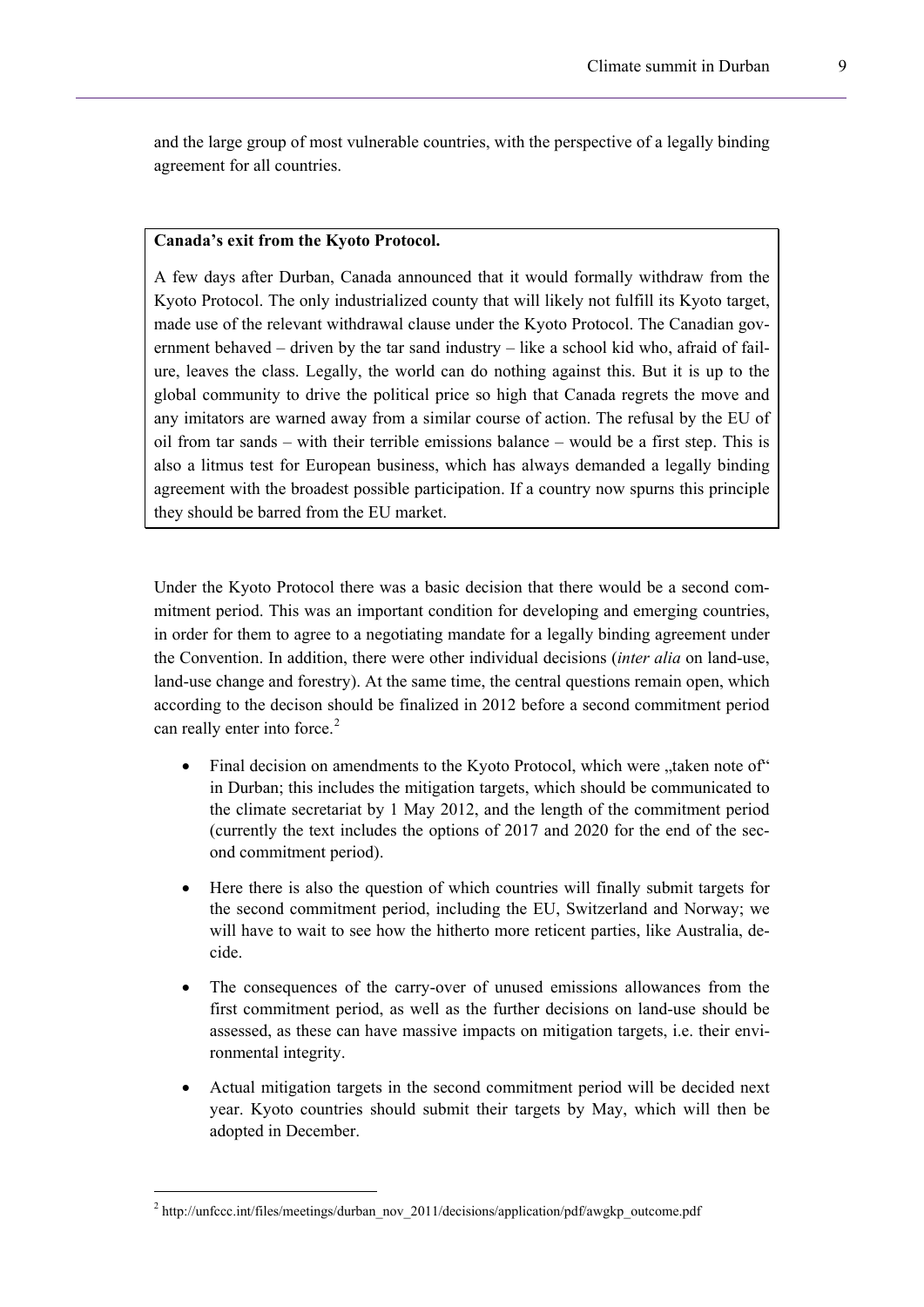The second central negotiation track, the AWG-LCA, should be closed at the end of next year, according to the decision in Durban. There were agreements on most issues, which largely substantiated and operationalized the processes initiated in Cancún, but also, at the same time, shifted further work from the AWG-LCA to other negotiation processes within the framework of the international climate process (see table 1).

| <b>Chapter in LCA</b><br>decision          | <b>Remaining tasks</b>                                                                                                                                                                                   | <b>Mandated</b><br>body      |
|--------------------------------------------|----------------------------------------------------------------------------------------------------------------------------------------------------------------------------------------------------------|------------------------------|
| I. shared vision                           | continue work on peak year and long-term goal, consider<br>the issue of equitable access to sustainable development                                                                                      | AWG-LCA                      |
| II.A. mitigation de-<br>veloped countries  | Clarify targets, incl. through workshops                                                                                                                                                                 | AWG-LCA                      |
|                                            | development of a common tabular format for electronic<br>reporting of information according to the biennial reporting<br>guidelines;                                                                     | <b>SBSTA</b>                 |
|                                            | methodologies for reporting financial information in biennial<br>reporting;                                                                                                                              |                              |
|                                            | revision of the guidelines for the review of biennial report,<br>national communication, including national inventory re-<br>view                                                                        |                              |
|                                            | revision of UNFCCC national communication reporting<br>guidelines                                                                                                                                        | <b>SBI</b>                   |
|                                            | activities in IAR                                                                                                                                                                                        |                              |
| II.B. mitigation de-<br>veloping countries | further the understanding of the diversity of mitigation ac-<br>tions, incl. through workshops                                                                                                           | AWG-LCA                      |
|                                            | prepare guidelines for domestic MRV                                                                                                                                                                      | <b>SBSTA</b>                 |
|                                            | develop and advance prototype of registry                                                                                                                                                                | <b>UNFCCC</b><br>Secretariat |
|                                            | consideration of aspects related to ICA                                                                                                                                                                  | <b>SBI</b>                   |
| II.C REDD+                                 | consider modalities and procedures for financing results-<br>based actions; prepare decision for COP18                                                                                                   | AWG-LCA                      |
| II.D sectoral ap-<br>proaches              | continue its consideration of a general framework for co-<br>operative sectoral approaches and sector-specific actions<br>with a view to adopting a decision on this matter at its<br>eighteenth session | AWG-I CA                     |
|                                            | consider issues related to agriculture, with a view to pre-<br>paring decision for COP18                                                                                                                 | <b>SBSTA</b>                 |
| II.E various ap-<br>proaches               | conduct a work programme to consider a framework,<br>workshops                                                                                                                                           | AWG-LCA                      |
| <b>II.F Response</b><br>measures           | Forum on response measures established through COP<br>decision                                                                                                                                           | SBI/SBSTA                    |
| III. Adaptation                            | Modalities and procedures for the Adaptation Committee                                                                                                                                                   | Adaptation<br>Committee      |
| IV. finance                                | Standing Committee established, will start its work in 2012                                                                                                                                              | Standing<br>Committee        |

**Table 1: AWG-LCA negotiation issues and mandates for other bodies**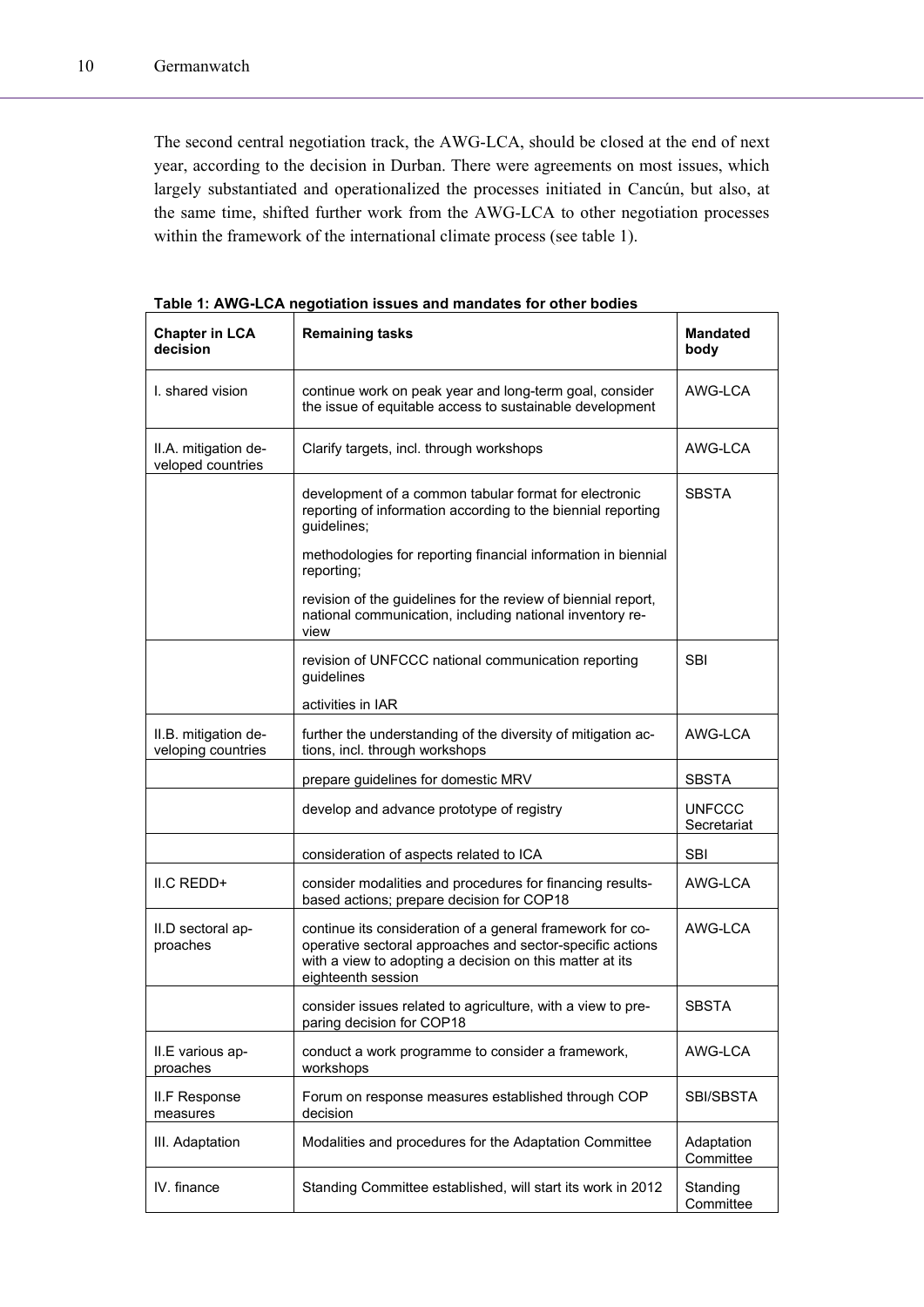|                       | 2012 Work programme on long-term finance                                                                                                     | AWG-LCA                                       |
|-----------------------|----------------------------------------------------------------------------------------------------------------------------------------------|-----------------------------------------------|
| V. Technology         | Matters related to the Climate Technology Centre and<br>Network, incl. recommendation of the host                                            | <b>SBI</b>                                    |
|                       | issue the call for proposals for the CTCN                                                                                                    | <b>UNFCCC</b><br>Secretariat                  |
| VI. capacity-building | further enhance the monitoring and review of the effective-<br>ness of capacity-building by organizing an annual in-<br>session Durban Forum | <b>SBI</b>                                    |
|                       | summary report on the Durban Forum for consideration by<br>the Subsidiary Body for Implementation                                            | <b>UNFCCC</b><br>Secretariat                  |
| VII. Review           | Parties will continue working on the scope of the review                                                                                     | Unclear.<br>likelv<br>the<br>AWG-LCA          |
|                       | Conduction of the Review                                                                                                                     | support<br>with<br>the SBI<br>Ωf<br>and SBSTA |

Source: own summary from:

[http://unfccc.int/files/meetings/durban\\_nov\\_2011/decisions/application/pdf/cop17\\_lcaoutcome.pdf](http://unfccc.int/files/meetings/durban_nov_2011/decisions/application/pdf/cop17_lcaoutcome.pdf) 

The transfer of lots of further activities can make it possible to end at COP18 the AWG-LCA process, begun in Bali. The remaining questions (such as long-term mitigation targets) are mainly those of highest relevance for a new agreement (entering into force in 2020). They can be, if not finished in 2012, further developed under the Durban Platform for Enhanced Action (see below).

The finalizing of the AWG-LCA was (and is) a huge point of contention and is closely related to the negotiations on a legally binding agreement. Originally the position of most of the developing and emerging countries was that any mandate for a legally binding agreement should be, fundamentally, a continuation of the Bali Action Plan (AWG-LCA mandate). This was reflected in the legal options discussed in Durban, which crystallized during the course of the negotiations, based on the November informal workshops in Madrid.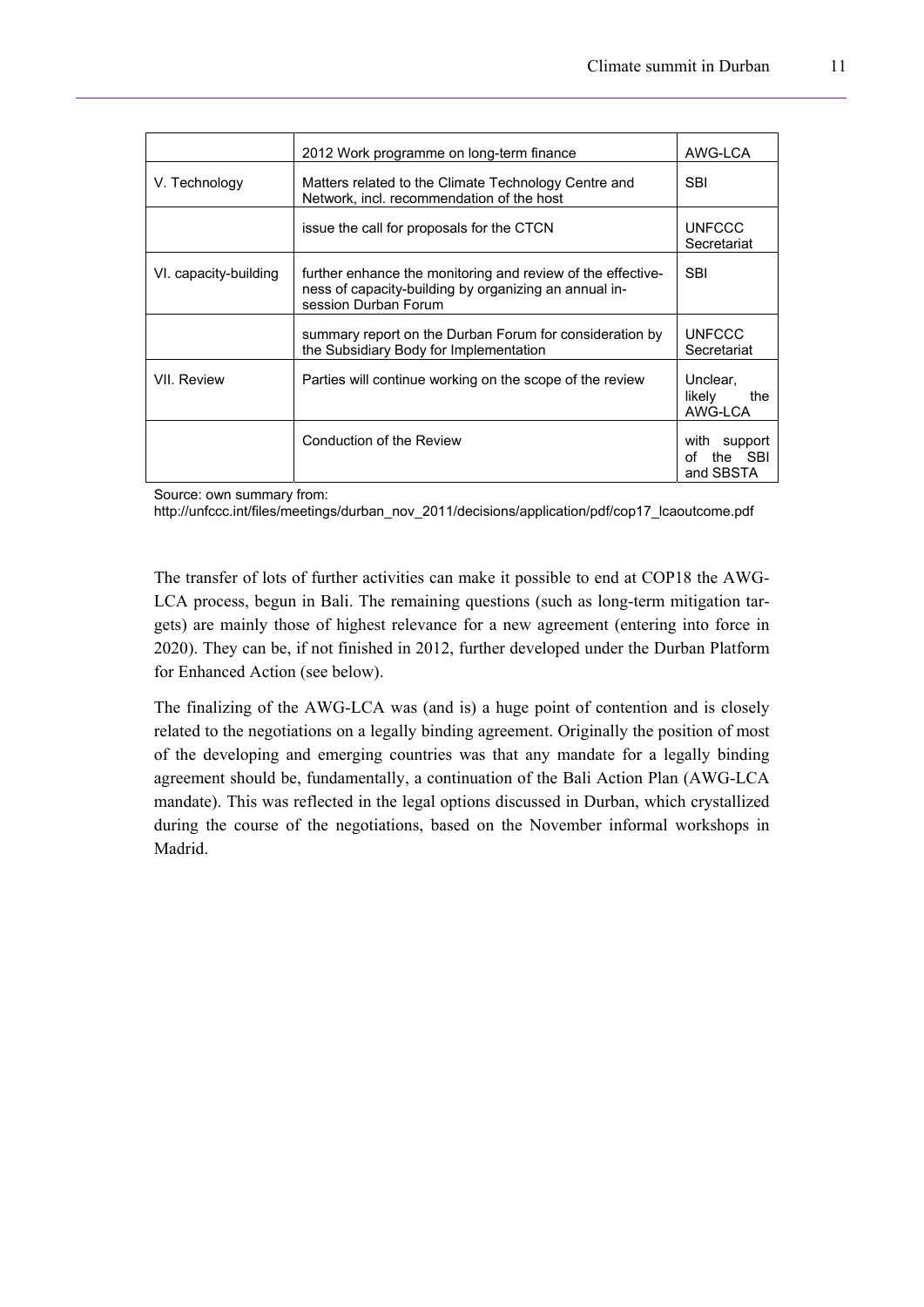l

| FULL EFFECTIVE AND SUSTAINED IMPLEMENTATION OF THE CONVENTION<br>1/CMP.7 and 1/CP.17                    |                                                                                            |                                                                                                                                                             |                                                                                                  |                                                                                               |                                                                                                                     |  |  |  |  |
|---------------------------------------------------------------------------------------------------------|--------------------------------------------------------------------------------------------|-------------------------------------------------------------------------------------------------------------------------------------------------------------|--------------------------------------------------------------------------------------------------|-----------------------------------------------------------------------------------------------|---------------------------------------------------------------------------------------------------------------------|--|--|--|--|
|                                                                                                         | <b>OPTION 1</b>                                                                            | <b>OPTION 2a</b>                                                                                                                                            | <b>OPTION 2b</b>                                                                                 | <b>OPTION 2c</b>                                                                              | <b>OPTION 3</b>                                                                                                     |  |  |  |  |
| Task                                                                                                    | Article 17 Protocol<br>or another legally<br>binding instrument<br>under the<br>Convention | Complete the Bali<br>agreed outcome<br>through:<br>$\circ$ Article 17<br>protocol or<br>another legally<br>binding<br>instrument<br>under the<br>Convention | Complete the<br>Bali agreed<br>outcome<br>through:<br>$\circ$ a legal<br>outcome                 | Complete the<br>Bali agreed<br>outcome<br>through:<br>$\circ$ a series of<br>decisions        | Complete the Bali<br>agreed outcome<br>through a series of<br>COP decisions, and<br>begin a process on<br>post-2020 |  |  |  |  |
| Forum                                                                                                   | New Ad-Hoc<br>Working Group and<br>$AWG-LCA$<br>concluding at COP<br>17 or COP X           | AWG-LCA {through a<br>refreshed mandate}                                                                                                                    | AWG-LCA                                                                                          | AWG-LCA                                                                                       | AWG-LCA to<br>Complete the Bali<br>agreed outcome, and<br>New Ad-Hoc Working<br>Group for post-2020                 |  |  |  |  |
| <b>Timeline</b>                                                                                         | Adopt a protocol at:<br>$\circ$ COP 18<br>$O$ COP 21                                       | Adopt a protocol at:<br>$\circ$ COP 18<br><b>COP 21</b><br>$\circ$                                                                                          | Adopt a legal<br>outcome at:<br>$\circ$ COP 18<br>COP <sub>19</sub><br>$\circ$<br>$\circ$ COP 21 | Adopt<br>decisions at:<br>COP 18<br>$\circ$<br>COP <sub>19</sub><br>$\circ$<br>$\circ$ COP 21 | [X]                                                                                                                 |  |  |  |  |
| <b>CONTENT/COVERAGE</b><br>[To be determined based on inputs including IPCC AR5, 2013-2015 Review, etc) |                                                                                            |                                                                                                                                                             |                                                                                                  |                                                                                               |                                                                                                                     |  |  |  |  |

#### **Table 1: Legal options discussed in Durban**

^Sourcce: http://unfccc.int/files/meetings/durban\_nov\_2011/application/pdf/9pm\_table\_- \_indaba\_options\_table-8122011.pdf

The final decisions on legal form are contained in the decision on the establishment of an "Ad Hoc Working Group: Durban Platform for Enhanced Action".<sup>[3](#page-11-0)</sup>

*"4. Decides that the Ad Hoc Working Group on the Durban Platform for Enhanced Action shall complete its work as early as possible but no later than 2015 in order to adopt this protocol, legal instrument or agreed outcome with legal force at the twenty-first session of the Conference of the Parties and for it to come into effect and be implemented from 2020;"* 

This negotiation process should be finished in 2015 with an agreement, which should enter into force in 2020 and contain legally binding targets for the period after 2020. The legal result of this passage is ultimately a combination of options 1, 2a and 2b from the table above.

The three options – Protocol, another legal instrument and an agreed outcome with legal force – and particularly the final option, were the main subject and main result of the last night negotiations in Durban.<sup>[4](#page-11-1)</sup>

The first iteration of this legal text, which was published on Friday afternoon (9 December), still contained the formulation "legal framework applicable to all Parties", which

 $3 \text{ http://unfcc.int/files/mectings/durban nov_2011/decisions/application/pdf/cop17_durban platform.pdf}$ <br> $4 \text{ Sea also Friedman L-MECOT14 TIONS: How a bellicarent, clean derived around in Durben erriv-$ 

<span id="page-11-1"></span><span id="page-11-0"></span><sup>&</sup>lt;sup>4</sup> See also Friedman, L.: NEGOTIATIONS: How a belligerent, sleep-deprived crowd in Durban arrived at consensus. http://www.eenews.net/climatewire/2011/12/13/archive/2?terms=How+a+belligerent%2C+sleepdeprived+crowd+in+Durban+arrived+at+consensus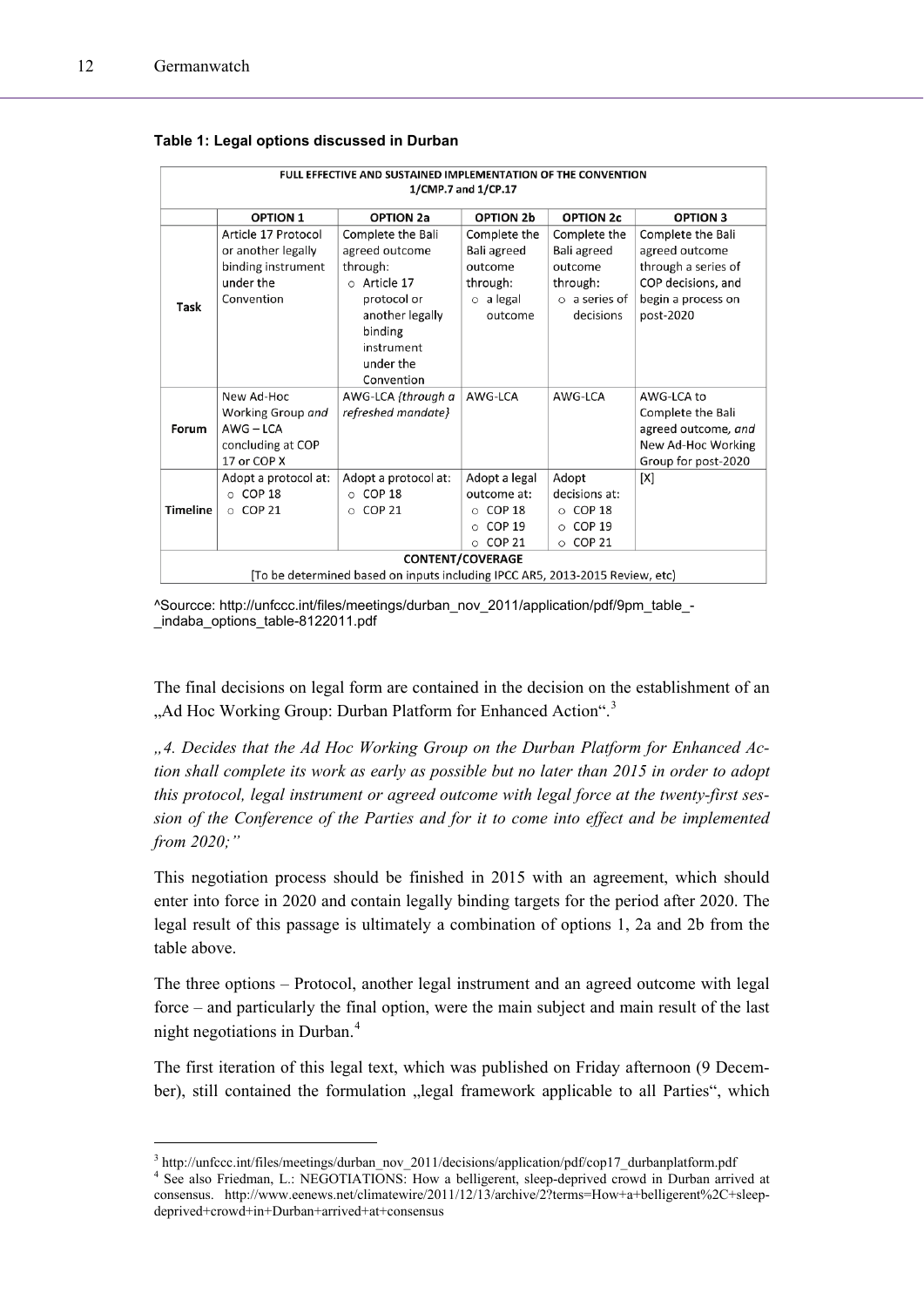due to its weakness was utterly inacceptable for many parties. The second iteration of the text contained the options "protocol and other legal instrument applicable to all parties", which was based on the proposal from Switzerland to mirror language of the so-called 199[5](#page-12-0) Berlin Mandate, which ultimately led to the Kyoto Protocol.<sup>5</sup>

The key question is therefore which legal meaning the agreed formulations have, i.e. how securely they define the goal of a legally binding agreement.

- 1. "legally binding agreement" (strongest bindingness)
- 2. "agreed outcome with legal force"
- 3. "legal agreement"
- 4. "legal outcome applicable to all parties".

Furthermore, LRI concludes:

*"The terms "legal agreement", or "agreed outcome with legal force" have similar meanings that connote an agreement between two or more parties and the intention of the parties to be accountable for that agreement. Both of these phases therefore have some "bindingness". But the term "a legally binding agreement" even more clearly indicates that the parties intend to be bound. If your objective is to have "bindingness" there is probably no better to unambiguously capture such concept than with "legally binding agreement". In order to improve on "legally binding agreement" one would stipulate how and where disputes will be resolved and the consequences for breach of agreement.* 

*"Legal outcome applicable to all parties" connotes the least amount of "bindingness" as there is no clear indication of an agreement, binding or non-binding. None of these terms alone can make an agreement binding. The substance of the agreement itself is more important than labels ascribed to them."[6](#page-12-1)*

In the parlance of international law, a protocol is an international agreement as in 1 (above), within which international legal bindingness is determined.<sup>[7](#page-12-2)</sup>

Therefore we can conclude, firstly, that the legally character was not unambiguously defined. However, the specific conditions, in which the agreement was reached, clearly substantiate that international legal bindingness was the context of the agreement. This is also shown by the overwhelming interpretation of the public. Therefore efforts to use the legal ambiguity as an argument should be rejected. But it is to be expected that differentiated targets according to responsibility and capacity (CBDR) will be considered the "price" for clarity on the legal bindingness. Otherwise, it will be impossible for India and China to fully agree to legal bindingness. This is also an imperative of equity. However, in a world greatly changed, "common but differentiated responsibilities and respective capabilities" must be interpreted differently than in the 1990s.

Secondly, the text on the Durban Platform arose in the context of a negotiated package. Given that several aspects of the second commitment period of Kyoto remain unclear,

l

<sup>5</sup> Decision 1/CP.1

<span id="page-12-1"></span><span id="page-12-0"></span><sup>6</sup> Legal Response Initiative, 2011

<span id="page-12-2"></span><sup>7</sup> S. http://en.wikipedia.org/wiki/Treaty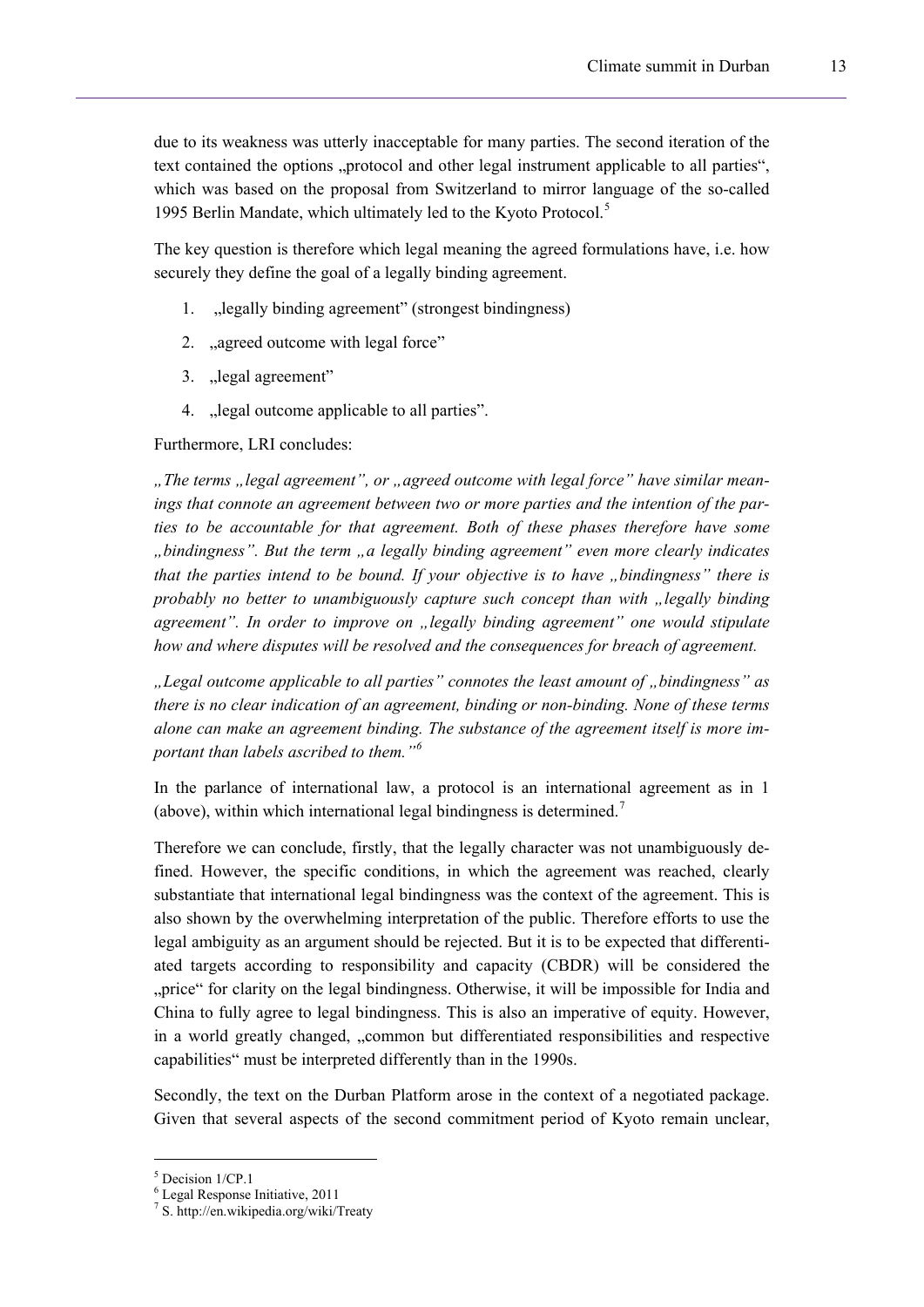including the question of which countries will participate and with which mitigation targets, it is vital that remaining questions are answered in the course of further negotiations in 2012. In particular, the EU has a special responsibility. The step towards a 30 % target would be an important signal. If this issue fails, a retreat from the negotiating goal under the Durban Platform is to be expected.

Thirdly, the agreement of legal options as a negotiation target is not a guarantee that all countries really sign and ratify the agreement, so that it is really legally binding. However, a strong political and moral pressure has naturally arisen to participate in good faith in these negotiations and to strive for a result that makes possible the achievement of the main goal of the Convention – avoiding dangerous climate change – and is supported by (almost) all countries. At the same time, it necessary to develop a plausible scenario how the rest of the global community can bring such an agreement into force as a plurilateral treaty without the USA. It's clear that only the readiness for a credible strategy without the USA can increase the pressure in the USA – if at all.

## <span id="page-13-0"></span>*2.2 Climate Finance*

In the area of international climate financing there were many negotiation issues in Durban, in particular

- Green Climate Fund
- Long-term finance including innovative financing sources.
- Standing Committee on finance.
- Monitoring, reporting and verification of financial support and the registry.

## **Green Climate Fund**

After the decision last year in Cancún to establish a Green Climate Fund (GCF) the socalled Transitional Committee (TC) was tasked to develop the fund this year. The result of this work was a proposal from the TC ("draft governing instrument"), which defined the central elements of the GCF and transferred further tasks to the future board of the GCF. The "draft governing instrument" was not agreed on the basis of consensus at the final meeting of the TC, because the USA and Saudi Arabia did not agree to it in this form.

In Durban, the report was presented unchanged for the agreement of the COP. The GCF was one of the four big parts of the "deal", i.e. it was one of the central negotiation points. While all countries considered the operationalization of the GCF important, there were several aspects, which were heavily discussed during the negotiations. These were the relation of the GCF to the COP, the role of so-called , national designated authorities", the legal status and the place/institution where the transitional secretariat should be based. Many countries expressed the wish to deal with these open questions in the framing decision, which would operationalize the fund, and not to open the "draft governing decision" for further discussion.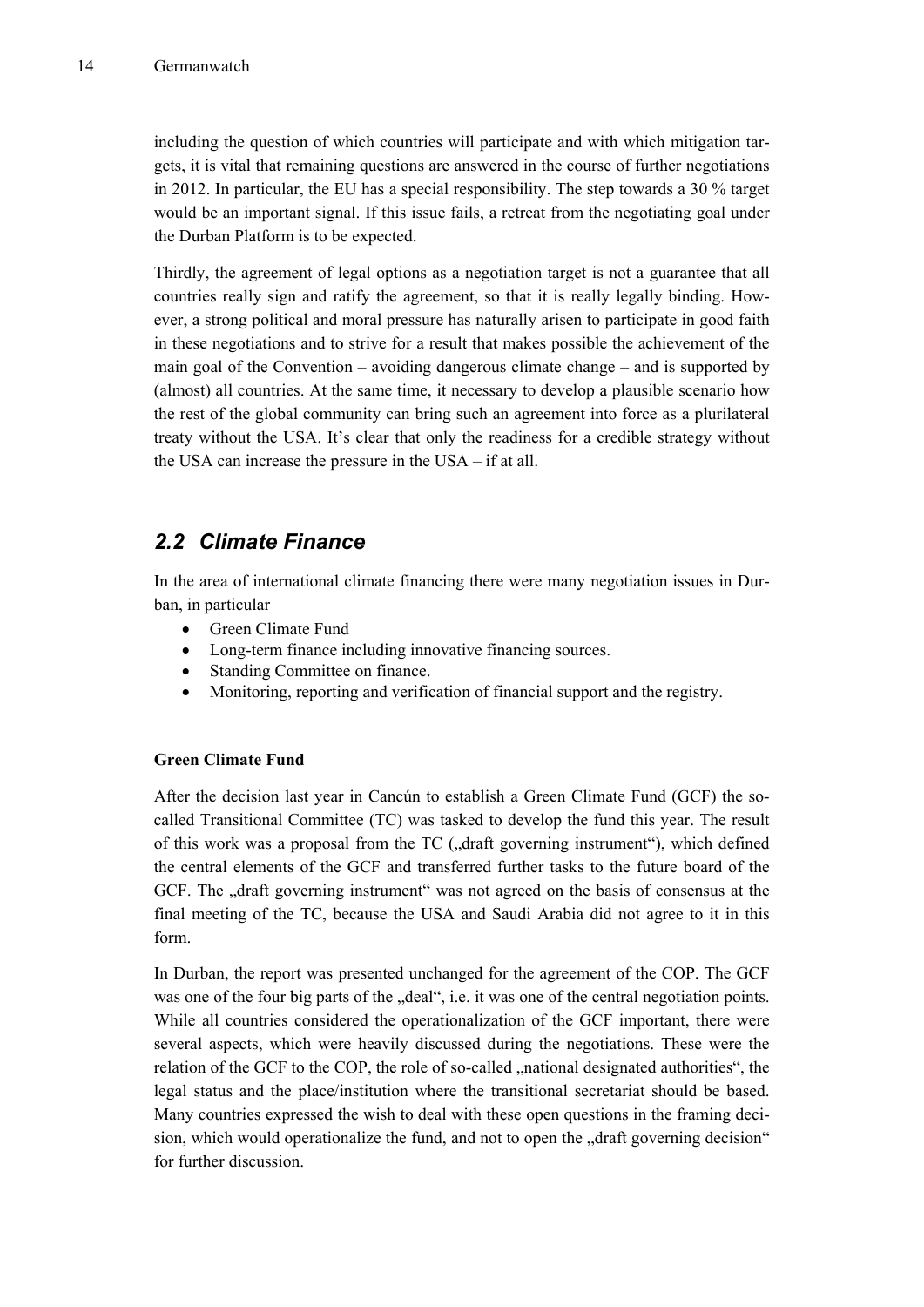Due to these open questions and the role of the GCF in the deal, it remained unclear until the last moment whether all countries would agree to the GCF in this form. After long discussions, agreement was found on the open questions, which were addressed in the framing decision. Thus the GCF could be adopted in the final night. Alongside the first finance pledges (on different aspects of the GCF) there were already countries announcing their interest to host the GCF (including Germany, Switzerland, Singapore, and South Korea). A decision on this should be decided at COP18. The first meeting of the board should take place before the end of April 2012. The transitional secretariat is now based in Bonn with the UNFCCC secretariat, with support from the Global Environment Facility.

 At this meeting in Bonn, the board will have to address the tasks entrusted to it under the "draft governing instrument", so that the GCF can become operational as quickly as possible. For this it is also necessary to fill the fund – on the one hand, with financing to cover administrative costs, and on the other, with timely funding for the first projects.

### **Long-term finance including innovative sources**

There were many informal meetings in Durban on long-term financing, as well as on the Standing Committee (SC). Because the period of the fast start financing, whereby industrialized countries committed to raise 30 billion USD from 2010-2012 for international climate financing, is approaching its end (end of 2012), it was important for the negotiations in Durban to address the question of fulfilling the promise to mobilize 100 billion USD annually by 2020.

In this regard, a work programme for 2012 was agreed in Durban, including different workshops, through which progress with regard to the 2020 goal should be achieved. While a levy or emissions trading scheme in the maritime and air transport sectors is not explicitly contained in the work program, different reports estimating the potential of these sources should be the basis for the analysis of innovative finance sources. This could serve as a gateway for further discussions in this regard.

It is positive and important that an agreement on the work programme was achieved, after the USA in particular had long expressed reservations. However, a more concrete and ambitious work programme would have been desirable. For example, specific references to innovative finance sources would have been important. It could have also been explicitly mentioned that the work programme would lead to a decision at the next COP regarding long-term finance – including different finance options and a stepwise ramp up plan for the mobilization of resources to 2020. Therefore it is up to the concrete organization of the work programme to agree to the largest possible progress so that a decision can be taken at the next COP. The work programme will be led by two chairs, one each from industrialized and developing countries.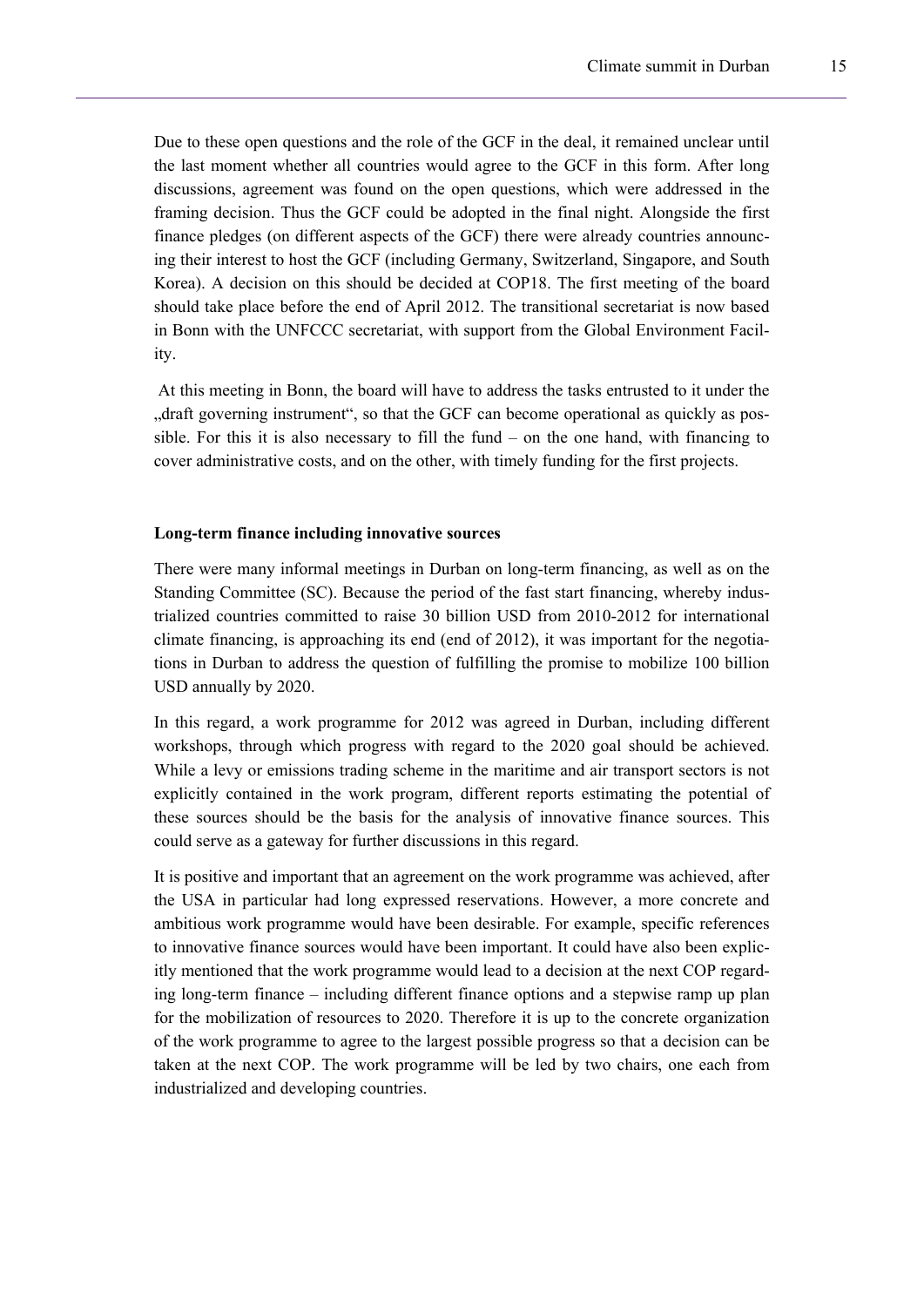## **Standing Committee on Finance (SC)**

The SC, whose establishment had been agreed in Cancún, had already been thoroughly discussed at the intermediate negotiation sessions. It should serve to better coordinate the financial mechanism of the UNFCCC.

The open question was whether the SC should report directly to the COP or to the Subsidiary Bodies. The first option would grant the SC a higher position within the different institutions. Likewise, the tasks and functions of the SC, generally described in Cancún, had to be made concrete. Concerning the operationalization of the SC, parties decided that the SC should report directly to the COP. The tasks of the SC are more advisory in nature; thus the SC should, for example, deliver recommendations or proposals for guidelines regarding different areas of the finance mechanism of the UNFCCC. The SC should now develop a work program regarding the tasks allocated to it, and present this to the COP next year.

#### **Monitoring, Reporting and Verification of Financial Support and the Registry**

MRV of financial support can be addressed both through guidelines for the biennial reports or through the registry, whose task it is to match finance offers and needs. Regarding biannual reports, relatively detailed guidelines were agreed for the information that industrialized countries will have to submit on their financial support. Interesting aspects, whose reporting would go beyond the currently required information, would be the naming of the recipient country as well as the specific project. Also with regard to the registry, specific aspects were designated on which industrialized countries should submit information. These only partially reflect those required under the biennial reports. Furthermore, industrialized countries are not obliged to make this information available, they are only invited to do so. Thus the biennial reports seem to represent more transparency than the information that can be submitted under the registry.

## <span id="page-15-0"></span>*2.3 The international maritime and aviation sectors*

The international maritime and aviation sectors are among the largest free-riders in international climate mitigation – therefore, measures must finally be taken to make them live up to their responsibilities.

This concerns:

a) firstly, the reduction and avoidance of their emissions

b) secondly, the possibility to address their responsibility through a significant contribution to the goal of raising 100 billion USD by 2020: they are among the most promising sources for significant new money for pressing climate financing needs.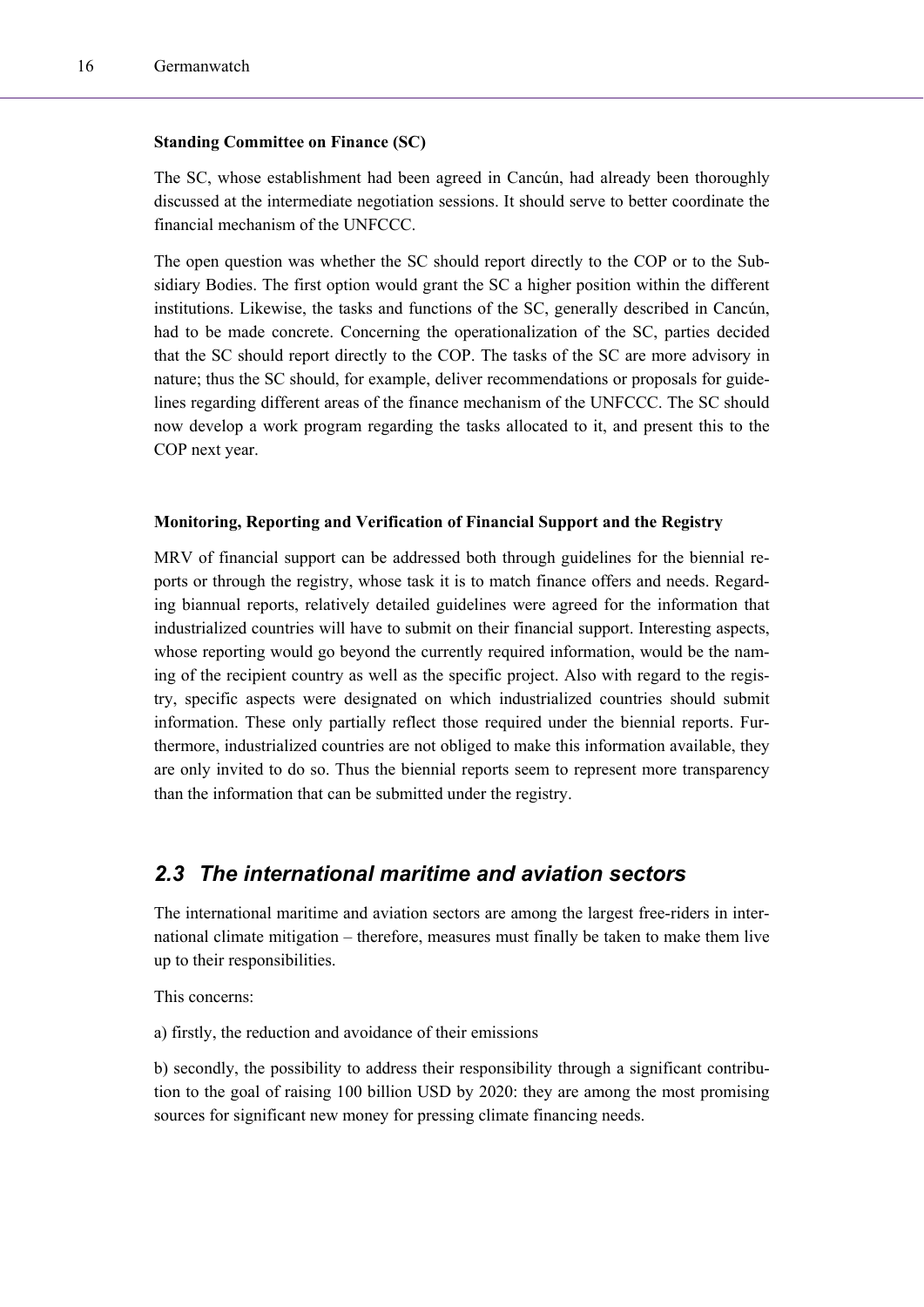### **a) Reduction and avoidance of their emissions**

The reduction and avoidance of emissions from the international aviation and maritime sectors is treated under article 2.2 in the Kyoto Protocol. This article determines that the relevant UN body for aviation and maritime transport (ICAO and IMO) should address these topics.

For many years, the UN climate negotiations have dealt with the implementation of this decision under the subsidiary body SBSTA; however, they usually end without result, as the overwhelming majority of countries resist progress on this topic.

Thus it is not surprising that in 14 years no measures to reduce absolute emissions have been implemented by decisions of ICAO and IMO. No longer willing to accept this inaction, the EU has agreed and implemented legislation to include emissions from all flights taking of and landing in the EU (including international flights) in the emissions trading scheme, and therefore to limit their absolute level. Currently, this instrument is being heavily attacked, both politically and legally, by non EU Member States (e.g. the USA, China and India).

At the UN climate negotiations, international aviation and maritime transport were also dealt with under point 1biv of the Bali Action Plan (Cooperative Sectoral Approaches) – however, with little clear progress.

## **b) Generation of climate financing**

Because of the long gridlock on emissions reductions from the international aviation and maritime sectors, since the summit in Copenhagen attention on this topic fell behind the increasingly important topic of international climate financing through these sectors.

Significant progress was achieved through the Ad Hoc Group on Climate Finance (AGF) initiated by the UN General Secretary Ban Ki-moon, which investigated possible sources of the 100 billion USD to be mobilized by 2020, and which thereby placed the international maritime and aviation sectors in a prominent position.

The G20 also took on this topic, although regrettably this was not specifically addressed in the G20 Communique from the Heads of State and Government in October 2011, although it had been pushed by the French G20 Presidency and South Africa, the host of the approaching climate summit in December.

Observers have had the impression that the chances for an agreement on climate financing from the international aviation and maritime sectors would increase, if the "no net incidence" principle were applied (i.e. developing and emerging countries would make no net financial contribution through a reimbursement of their levy).

#### **The negotiations in Durban**

The expectations for COP17 were low with regard to this specific topic. In the subsidiary body SBSTA, there were only "conclusions by the Chair" which welcomed the reports from ICAO and IMO.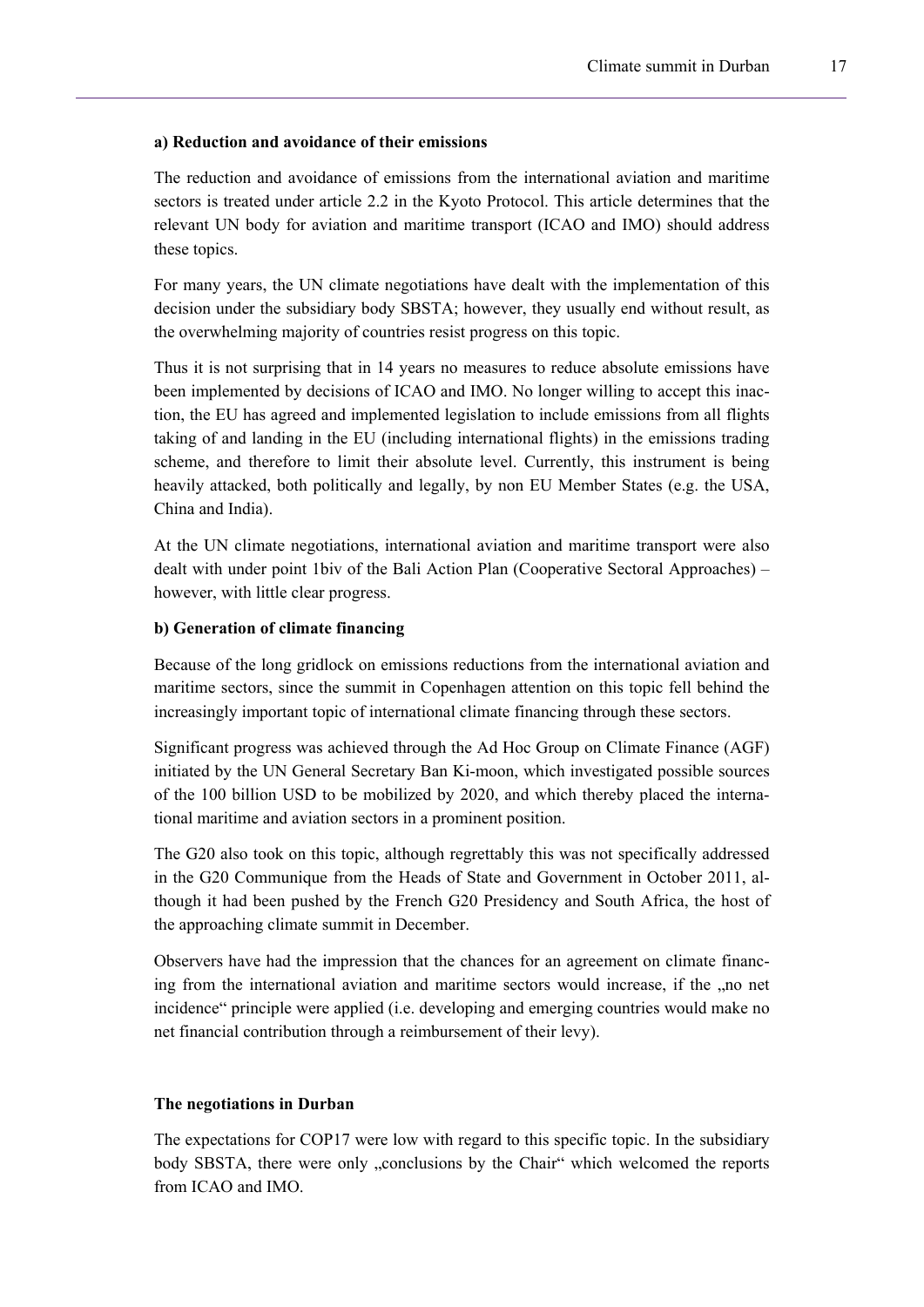The first draft of the concluding text under the AWG-LCA (Amalgamated Text from 3 December 2011, CRP.35, pages 33-35) addressed international the aviation and maritime sectors under three options. Option 2 included decisive language (emissions reduction and financing), which according to all expectations would not achieve consensus.

In the updated and further developed version of the LCA-text from 7.12, options 7 and 2, and in a weakened form option 3, were worthy of support. Options 5 and 6 did not address CBDR at all, and therefore could not support progress under the IMO. Options 1 and 4 were even weaker. Option 7 included a preambulatory clause (in brackets), which made clear that the aviation and maritime sectors have both significant mitigation potential as well as being potential revenue sources for climate change measures.

Regarding the principles, IMO and ICAO were specifically tasked with applying their own principle (non-discrimination) and CBDR was mentioned, albeit in direct connection with the solution of the conflict of principles through revenue redistribution in conformity with the CBDR principle.

Further, the 2°C limit were mentioned with regard to ambition and proposed as a potential goal for the revenues of the Green Climate Fund (of course in brackets).

Option 2 was somewhat more minimalist, however, regarding the connection of principles it's equally strong, because here as well CBDR is directly connected with the return flow of financial revenues back to developing countries.

However, Germanwatch suspected that something will shift in this field only when new impulses come from outside (e.g. through the G20). Unexpectedly and against the plans of AWG-LCA chair Reifsnyder, sectoral approaches, including the maritime and aviation sectors not just land use, were transferred to ministers, mainly at the initiative of Germany; the French minister took on this round. However, no further action resulted (an earlier version of the text foresaw the implementation of workshops on this topic); the result was therefore thin:

 $\Box$  The COP [ $\dots$ ] agrees to continue its consideration of issues related to addressing emissions from international aviation and maritime transport."[8](#page-17-1)

## <span id="page-17-0"></span>*2.4 Review*

l

The climate summit in Durban confirmed the periodical review, agreed in Cancún (2010), of the appropriateness of the global long-term goal and progress to reach it. After conclusion of the first phase in 2013-2015, results should be reported to the COP, which – a new result in Durban: already in 2015 – should take decisions on correspondingly ambitious action. The main information source for the review will be the IPCC, with its Special Reports on Extreme Events and Renewable Energies, and the Fifth Assessment Report to be adopted in 2013/2014.

<span id="page-17-1"></span><sup>8</sup> [http://unfccc.int/files/meetings/durban\\_nov\\_2011/decisions/application/pdf/cop17\\_lcaoutcome.pdf](http://unfccc.int/files/meetings/durban_nov_2011/decisions/application/pdf/cop17_lcaoutcome.pdf), p. 14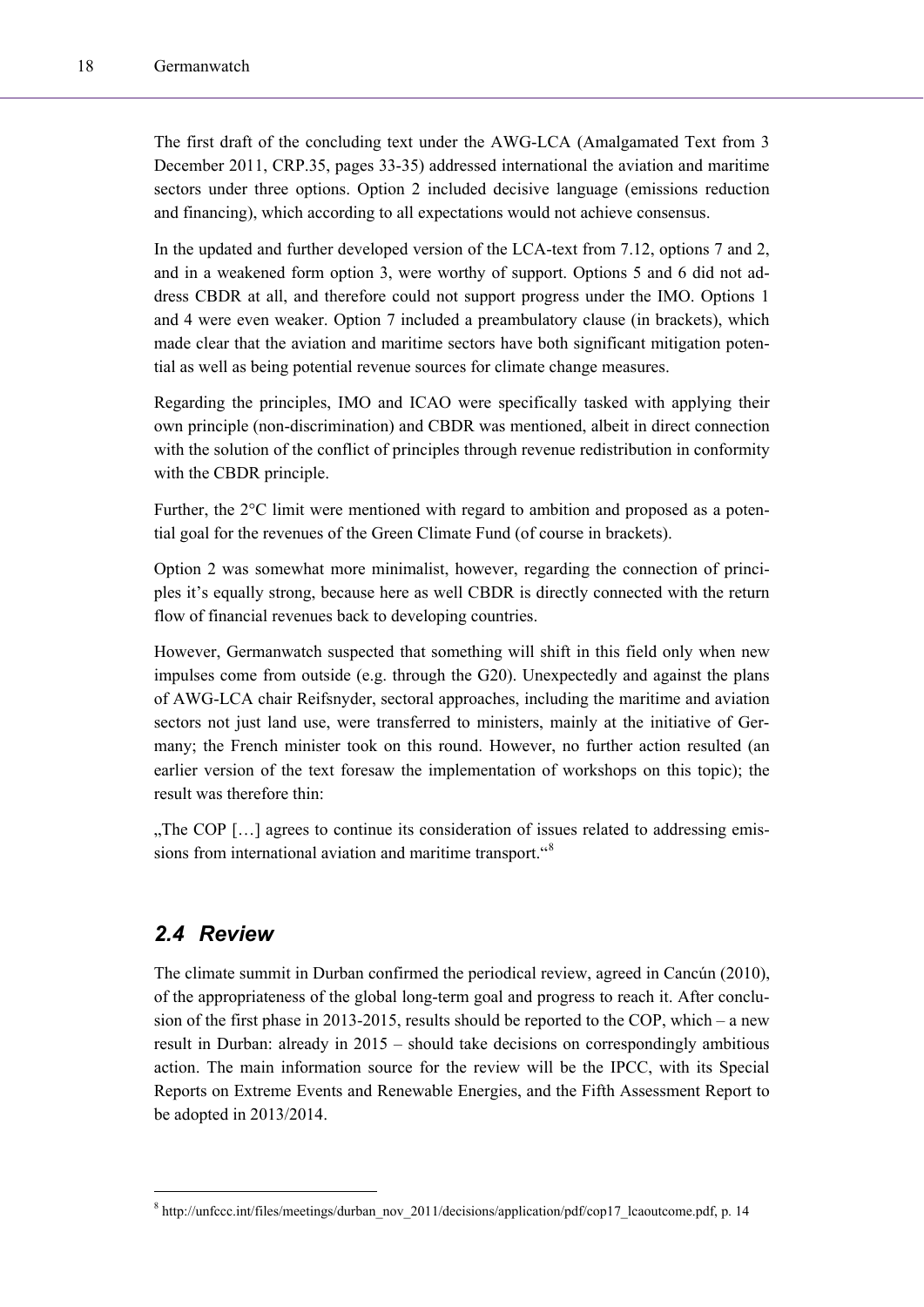The review process should thus bring climate science through the inclusion of new understanding back into the political negotiations. It could contribute to raising the ambition for the new legally binding agreement, entering into force in 2020, which was agreed in Durban. Thus it should contribute to an upwards spiral of global ambition, which needs to lead to ambitious climate mitigation to keep warming to below the agreed 2°C limit. The new legally binding agreement, which should be adopted by 2015 and applied to all countries, will only be a true step in this direction when if we succeed in raising ambition in the coming years.

It was expected that Durban would agree to the guidelines for an effective periodic review process. Unfortunately, this was not achieved. The decision on the scope of the review and which body should complete the review were transferred to the next climate summit in Qatar. The separate fronts on these two points hardened dramatically during the two weeks' negotiations in Durban. Primarily the EU followed the argument to limit the scope of the review in order to ensure its effectiveness. At the same time, most developing countries, especially India, demanded the expansion of the review to include the measures for the implementation of the Convention such as technology transfer, financing and capacity building. The inclusion of these measures through the consideration of different reports (National Communications and biennial reports) was insufficient for these countries. Due to their high degree of vulnerability to climate change, the Alliance of Small Island States (AOSIS) demanded that the review be limited to the 2 degrees temperature limit and its strengthening to 1.5 degrees. For AOSIS, this is the only measure of the effectiveness of the review.

Neither was a decision reached concerning the implementing body for the Review. Parties will discuss until the next climate summit whether a new body – the so called Review Expert Group – should be established, or whether existing subsidiary groups (subsidiary bodies; SBSTA and SBI) should take on the review. During the preparatory meetings in Panama in October 2011, Australia proposed the Review Expert Body. Alternatively, the SBSTA and the SBI could perform the review, which Germany and the EU prefer, as they reject the establishment of an additional subsidiary body.

These two key questions must be solved before December 2012, before the Review begins in 2013.

An agreement was reached on less contentious modalities of the review

- the principles on which the review is based;
- the contributions from science and other relevant sources;
- the organization by the UNFCCC of workshops on the individual reports of the different IPCC working groups and the synthesis report of the fifth assessment report of the IPCC;
- the periodical nature of the review with regular implementation linked to the IPCC;
- The actions of the COP on the basis of the review results in 2015.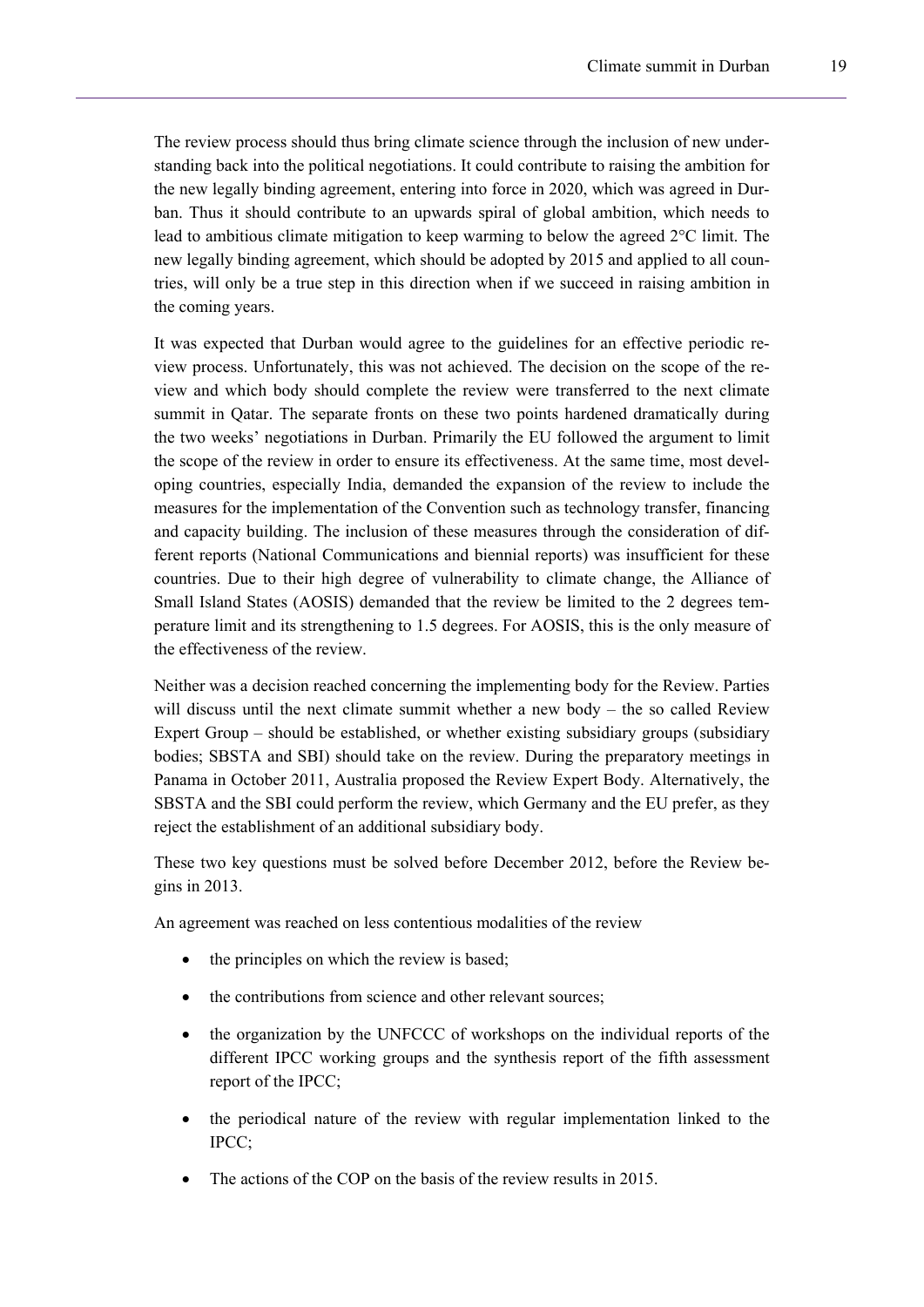The agreement on the action of the COP in 2015 may have been the most important progress of Durban compared with the results of Canún. The result of the first periodic review must be a comprehensive report, much more than a technical paper, with proposals for actions for the COP, which must then be correspondingly implemented at the political level.

## <span id="page-19-0"></span>*2.5 Shared Vision*

Under "Shared Vision" countries negotiated in Durban on the peaking year for global emissions and the global reduction target for 2050. Moreover, shared vision should deal with other agenda items, such as historical responsibility, equity, trade, human rights and low emissions societies. During the preparatory meetings for Durban, a gridlock developed, which could not be solved in Durban.

This gridlock arose primarily because it was essential for emerging countries like India to agree on an equitable division of responsibility, before global targets are agreed. Industrialized countries such as the EU (including Germany), but also highly vulnerable countries like the small island group AOSIS, demanded that the shared vision focus on the agreement of emissions goals and the "peak yeak" in order to limit the danger of climate change.

Negotiations on the ..peak year" and the 2050 target should be taken up again at COP 18 in Qatar. During the preparatory negotiations in May 2012, the AWG-LCA should conduct a workshop on equity based on the proposal of the African Group. This step is to be welcomed, however, it remains doubtful whether individual workshops can lead to understanding between countries. Potentially, other bodies may have to be tasked with this question of which emissions reduction commitments the emerging and developing countries should adopt, and which parameters are appropriate as guidelines for an equitable distribution of these commitments. It should not be forgotten that most industrialized countries are far from paying back their ...climate debt".

## <span id="page-19-1"></span>*2.6 Adaptation to Climate Change*

With regards to adaptation, the expectation for Durban was to further anchor the progress embodied in the Cancún decisions. After the Adaptation Framework agreed in Cancún determined the major guidelines for adaptation to climate change in the coming years, concrete implementation decisions had to be achieved in Durban.

#### **Operationalization of the Adaptation committee**

 In Cancún, the establishment of an Adaptation Committee was agreed, which should support adaptation policy within and outside the UNFCCC. In Durban, this committee was operationalized. In this regard, developing countries were granted the decisionmaking majority (according to the model of the Adaptation Fund of the Kyoto Protocol). The demands of developing countries to give the Adaptation Committee the mandate to more strongly direct financial mechanisms, e.g. to make more money available for adaptation, was only weakly (in the form of recommendations) reflected in the text. Part of the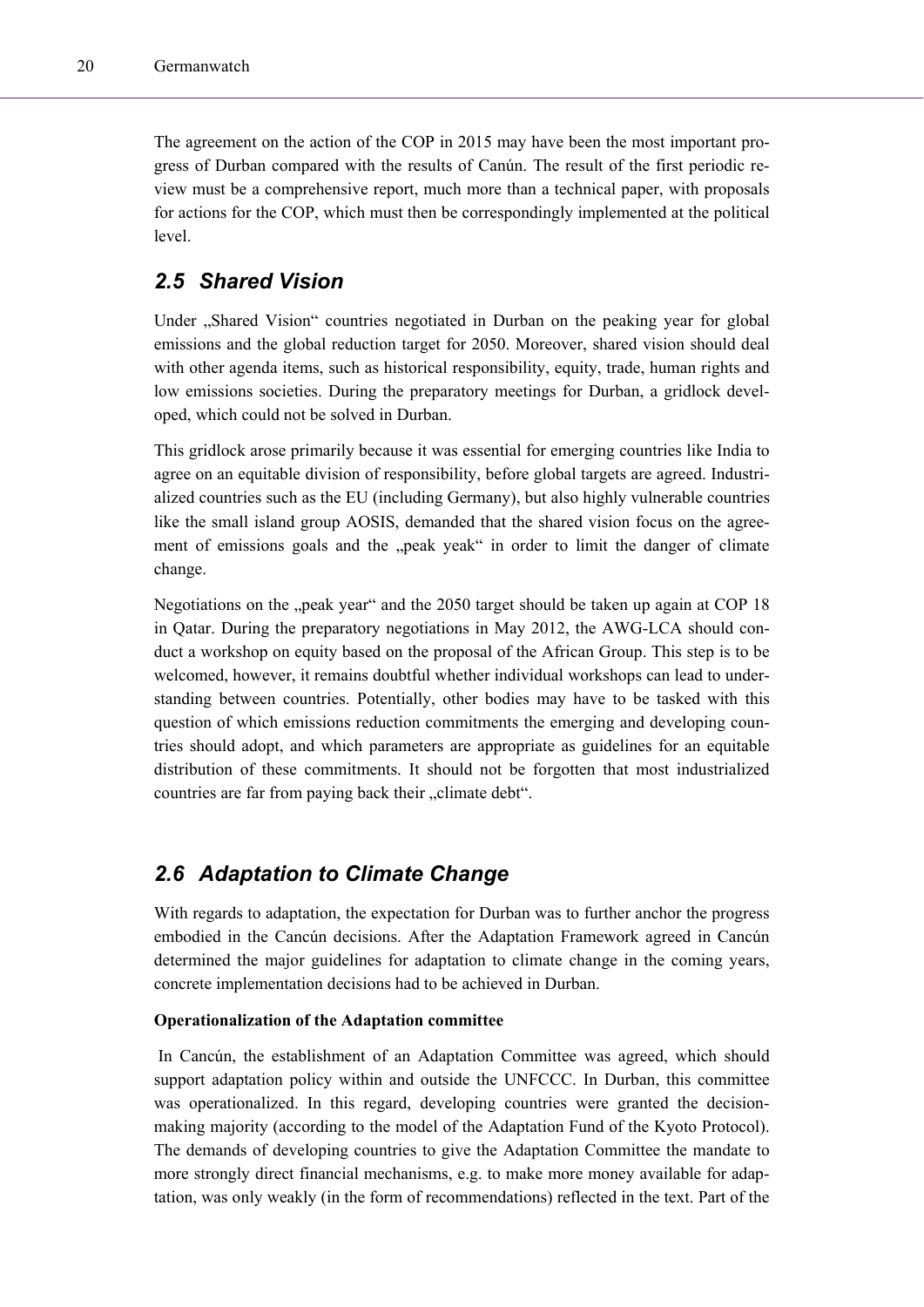decision was a work program. Inter alia, it is now necessary to develop reform proposals for the various adaptation relevant institutions under the Convention and to support newly established processes such as the long-term adaptation strategies (see below) for the Least Developed Countries.

## **Long-term adaptation strategies for vulnerable countries**

Cancún agreed to the establishment of a process for the support of middle- and long-term adaptation planning in the least developed countries. In Durban, the development of concrete guidelines, recommendations and modalities was on the agenda. The negotiations were surprisingly difficult, in part because self-declared vulnerable countries (e.g. South American countries) wanted to receive more attention vis-à-vis the least developed countries (LDCs). Financing was a further point of contention. Although long-term financing through the Green Climate Fund is conceivable, until the fund is really operational, in particular the LDC would have wished that the GEF (Global Environment Facility) as well as the UNDP and UNEP would be more concretely directed to provide support. Furthermore, the GEF was tasked in the decision with the development of guidelines for its support for countries with the formulation of long-term adaptation plans.

## **Work programme for loss and damage from climate change**

The problem of climate change damages (in the UNFCCC jargon, ... loss and damage") is being granted increasing weight in the negotiations, in part because climate change mitigation is advancing only slowly. With a temperature increase of  $2^{\circ}C$ , and even more so in a 4 degree world, we will not be able to adapt to all the consequences of climate change, there will necessarily be damages. Therefore, in Cancún a work programme was agreed to prepare further decisions of the parties at COP18. Durban had to initiate activities for the work programme. <sup>[9](#page-20-0)</sup>

In general, the necessary activities were agreed in Durban, and also a concrete thematic structure for the work program was agreed (1. Analysis of damages; 2. Implementation options against climate change damages including insurance options; 3. Role of the Convention or the international community). Regarding concrete activities for next year, four workshops were agreed on point 2 (three regional and one for small island countries). The UNFCCC secretariat was tasked with writing a technical paper on slow-onset climate risks (like see level rise) as well as a literature review of the existing studies, including case studies.

Alongside these activities, Durban succeeded in strengthening the goal of the work programme with regard to COP18 in so far as the establishment of an international mechanism on climate change damages will be considered. This has been a demand of small island states for a long time.

#### **Further decisions and analysis**

Durban took further decisions on adaptation, for example an extension of the Nairobi Work Program, which should build capacity for adaptation in developing countries. In

 $\overline{a}$ 

<span id="page-20-0"></span><sup>&</sup>lt;sup>9</sup> COP decision s.

http://unfccc.int/files/meetings/durban\_nov\_2011/decisions/application/pdf/cop17\_loss\_damage.pdf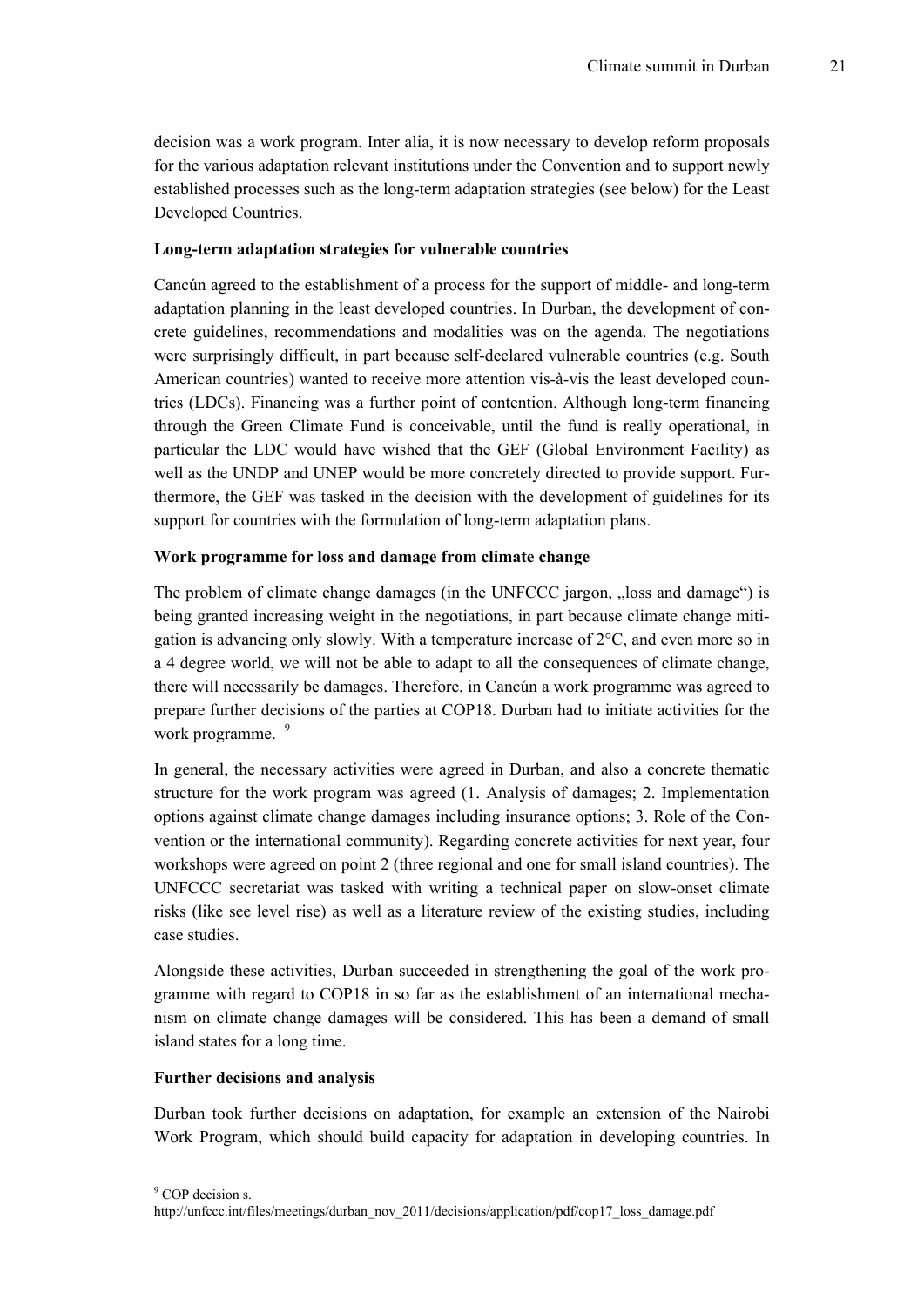sum, one can say that these mainly technical adaptation issues were well addressed in Durban. However, there were no negotiations in Durban over the necessary financial support for adaptation. Therefore, the development of the green climate fund will be particularly important in coming years.

## <span id="page-21-0"></span>*2.7 LULUCF*

**No exception for the forestry sector:** the economic sector land-use and forestry contributes to a significant share of emissions in industrialized countries; yet the sector is neglected in climate mitigation efforts, and in part even used to offset emissions in industrialized countries. This needs to be ended, with binding and common rules for emissions reductions from the forestry and land-use sector as well as comprehensive reporting of emissions developments in this sector.

The Durban agreement on LULUCF under the Kyoto Protocol is highly problematic. Again, not all measures were taken to include emissions from this sector in emissions reduction commitments. Countries can decide themselves what will be the reference level for emissions growth and which activities of the sector they will include alongside (re-) forestation and forest use.

**Each ton of CO<sub>2</sub> must count**: such cherry-picking of which activities can be accounted for internationally must be overcome in a new agreement, otherwise, as before, only those activities in the land-use and forestry sector will counted, which generate reduction emissions credits in the reporting period. The respective emissions developments are left out.

The new decision envisages that carbon stock changes and emissions from forestry activities must be accounted for by all Kyoto countries. This is an important improvement compared to the first commitment period. At the same time, accounting modalities – projected reference levels – were agreed which allow countries to increase emissions from the forestry sector with out being punished for it. The effort to contain this trickery through emissions caps made the loophole somewhat small, but doesn't solve the problem. Moreover, wetland draining and rewetting was also included, although parties only agreed on voluntary reporting of carbon stock changes, which gives no incentive for wetland protection.

**Industrialized countries should set the example:** Industrialized countries should actually reduce emissions from this sector and – as for other economic sectors – report on emissions developments. Only then can they be examples for developing countries, from which one expects reductions in deforestation and transparent reporting over emissions developments under REDD+.

Negotiations in Durban showed again that industrialized countries are quite limited in their willingness to live up to this responsibility and accept appropriate reduction targets for the land-use and forestry sector. In particular, it was vulnerable countries, Tuvalu and the African Group, which raised the pressure on industrialized countries and pushed for stronger accounting rules for LULUCF.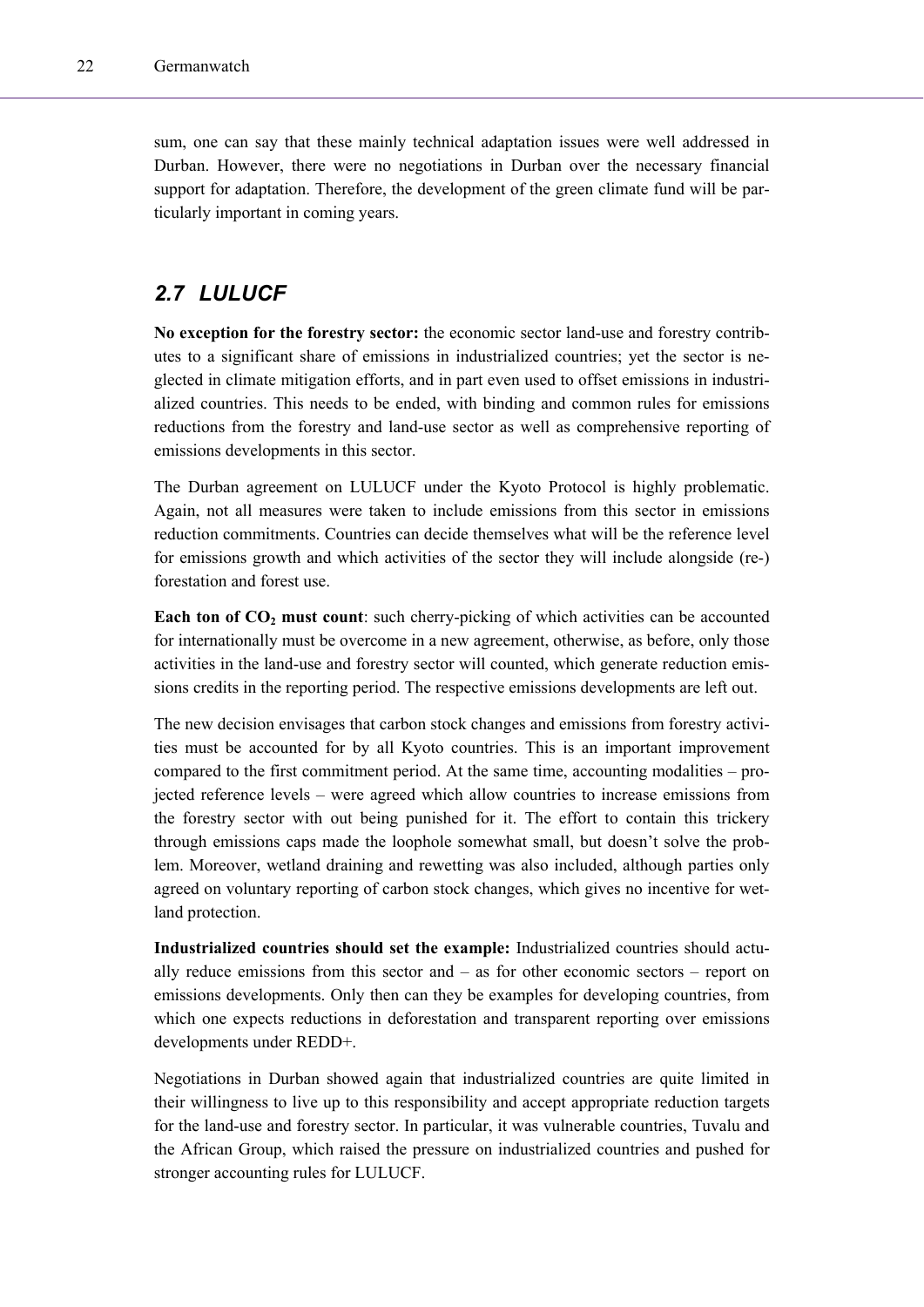## <span id="page-22-0"></span>*2.8 REDDplus*

A global, binding regulation of forest protection represents an essential contribution to climate and biodiversity protection, if average warming is to be held as far as possible below the critical level of  $2^{\circ}$ C. Therefore, a mechanism for the reduction of emissions from deforestation and forest degradation (REDDplus, or in UNFCCC jargon: Reducing Emissions from Deforestation and Forest Degradation and the role of conservation, sustainable management of forests and enhancement of carbon stocks in developing countries), in order to offer an economic incentive for rainforest countries to voluntarily reduce their emissions from deforestation and forest degradation. The 2010 climate summit in Cancún agreed to a first framework package on rainforest protection, which contained a general understanding of the principles and implementation of REDD+, its incentives and commitments for developing and industrialized countries. However, the text left open the concrete organization of 1) financing; 2) the inclusion of criteria on the protection of biodiversity and human rights; 3) methodological and technical rules for the accounting of  $CO<sub>2</sub>$  reductions; 4) measurement, reporting, and verification processes, as well as 5) formation of a step-wise plan for the reduction of international drivers of deforestation. Negotiations in Durban were supposed to achieve agreement on these questions.

**Binding rules for all**: Building on the REDD+ framework agreed in Cancún, the task for Durban was to agree on binding rules, so that REDD+ activities can deliver their greatest possible potential for climate mitigation, poverty reduction and biodiversity protection. The goal was therefore to agree on high-level, common rules to ensure the environmental integrity and long-term effective contribution to climate mitigation.

Negotiations were conducted in two working groups: 1) in the technical working group (SBSTA) on modalities and guidelines for safeguards; measuring and reporting of results, as well as on reference levels, against which changes should be demonstrated; and 2) in the group on long-term financing and financial support. Both groups developed negotiating text, which were adopted in the final formal negotiations.  $10$ 

The agreements under SBSTA represent, against expectations, no further guidance and rules to ensure environmental integrity or the protection of human rights, which would go beyond the decisions reached in Cancún. Thereby, the text remained below the expectations of many countries and the critical civil society, and doesn't offer implementing countries and organizations any further assistance. The decision remains vague and unconcrete, and leaves therefore room for interpretation. In particular, the decision on safeguards is very week: countries can decide from when they will report on safeguards, and which information they will provide. The decision that countries should provide only a summary of the information compiled on safeguards – instead of a standardized and formal report to the UNFCCC – is a step back from Cancún. The decision also contains modalities on the development of reference levels, which should be transparently expressed in tons of  $CO<sub>2</sub>$ eq. However, the decision lacks a directive to the IPCC to develop compa-

l

<span id="page-22-1"></span><sup>&</sup>lt;sup>10</sup> S. COP decisions at

[http://unfccc.int/files/meetings/durban\\_nov\\_2011/decisions/application/pdf/cop17\\_safeguards.pdf](http://unfccc.int/files/meetings/durban_nov_2011/decisions/application/pdf/cop17_safeguards.pdf) and [http://unfccc.int/files/meetings/durban\\_nov\\_2011/decisions/application/pdf/cop17\\_lcaoutcome.pdf](http://unfccc.int/files/meetings/durban_nov_2011/decisions/application/pdf/cop17_lcaoutcome.pdf), section IIC,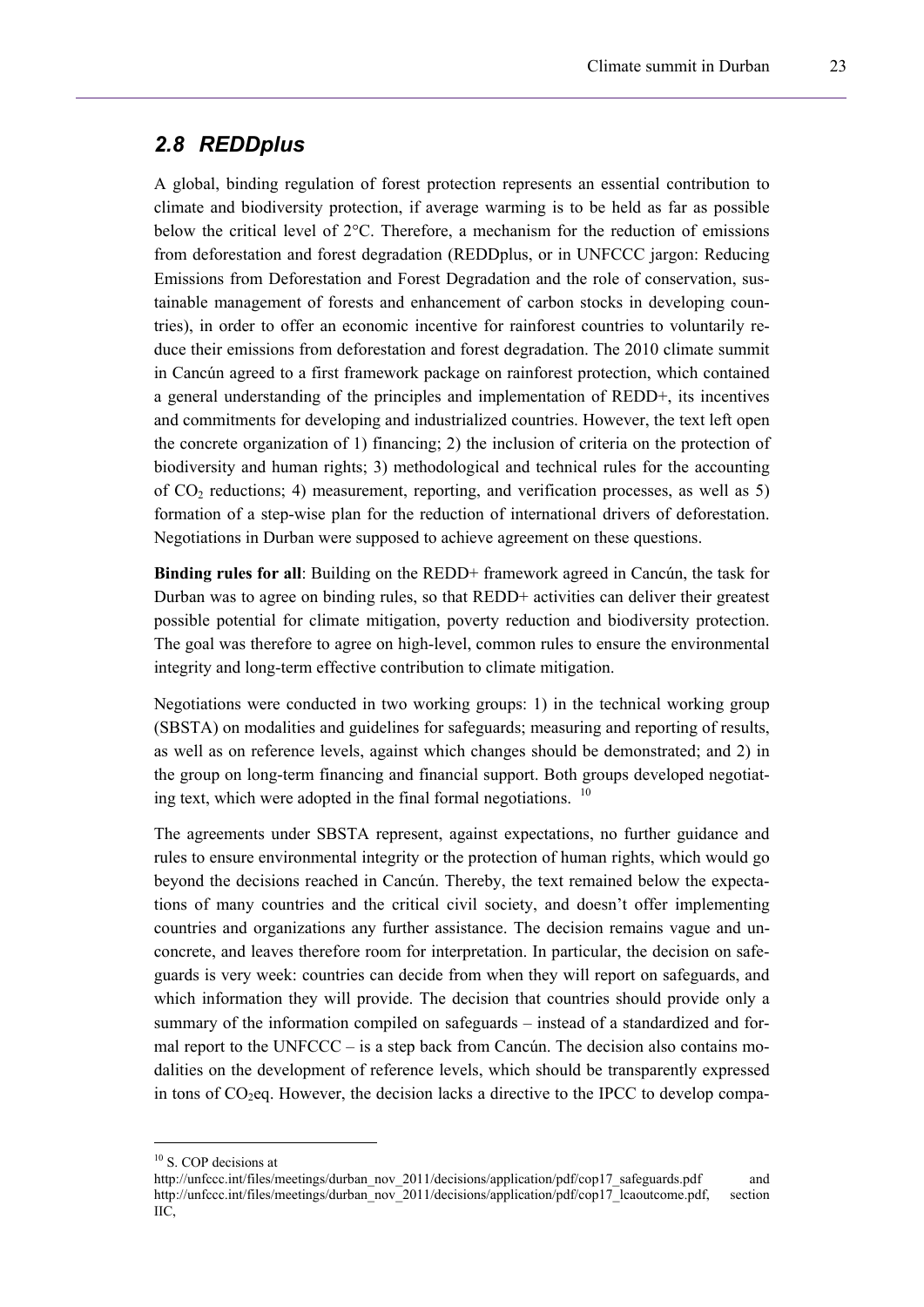rable and science-based methods for the definition of reference levels. In addition, parties were not able to agree that reference levels should be based on historical data, so that REDDplus delivers a real contribution to the reduction of greenhouse gases.

**Securing financing:** In order to comprehensively and globally implement rain forest protection measures as a long-term contribution to climate protection, it was a further goal in Durban to agree on how to secure financing and on a work plan for 2012 on how and when the global community can mobilize the necessary sums.

The discussions on long-term financing for REDDplus were one of the most contentious points of the REDDplus negotiations. Because of the multiple responsibilities of many negotiators, a text was only begun on Tuesday of the second week. The decision text linked the financial support for REDDplus plans for results-based payments with the agreed safeguards and reporting modalities, thus erecting conditionalities to ensure the environmental integrity and human rights protections. However, the task set forth in Cancún to assess different financing options was only fulfilled in a limited way. The decision lists different options for REDDplus financing (public, private, bilateral, multilateral, market-based and non-market based), without giving any preference or assessment. To make this more specific and adopt concrete recommendations, a new task on the assessment of different financing options as well as country submissions and a workshop were agreed.

**Reducing the causes of deforestation:** The welfare of the current (industrialized) society is significantly based on developments through deforestation and the (over) use of natural resources. If international agreements on the reduction of deforestation are really to be effective, it is necessary to initiate a great transformation in the current welfare model to be based not on deforestation and over exploitation, but rather on forest protection and the sustainable use of natural resources.

Drivers of deforestation were not addressed in the Durban negotiations and are therefore not to be found in the agreements. In the next 12 months, negotiators under the climate talks should agree to a list of the most important international drivers of deforestation in tropical countries. In consequence, strategies should be developed on when and how these points could be addressed in the context of the UNFCCC or other bodies.

## <span id="page-23-0"></span>*2.9 Monitoring, reporting and verification (MRV)*

Monitoring, reporting and verification (MRV) is a central aspect of the international climate regime. Without detailed knowledge on actual emissions and their development, as well as target setting and mitigation measures in all countries, global climate mitigation can hardly be managed. A robust and coherent system for monitoring, reporting and verification, with clear guidelines for recording and assessing progress, is a fundamental condition for the comparability and assessment of emissions developments. Only then can we assess whether target agreed in Cancún to keep warming below 2°C can be reached. The MRV system should help countries to assess the success of their climate mitigation instruments and to identify meaningful measures for climate mitigation. The process should also aim to improve the information exchange on effective climate mitigation measures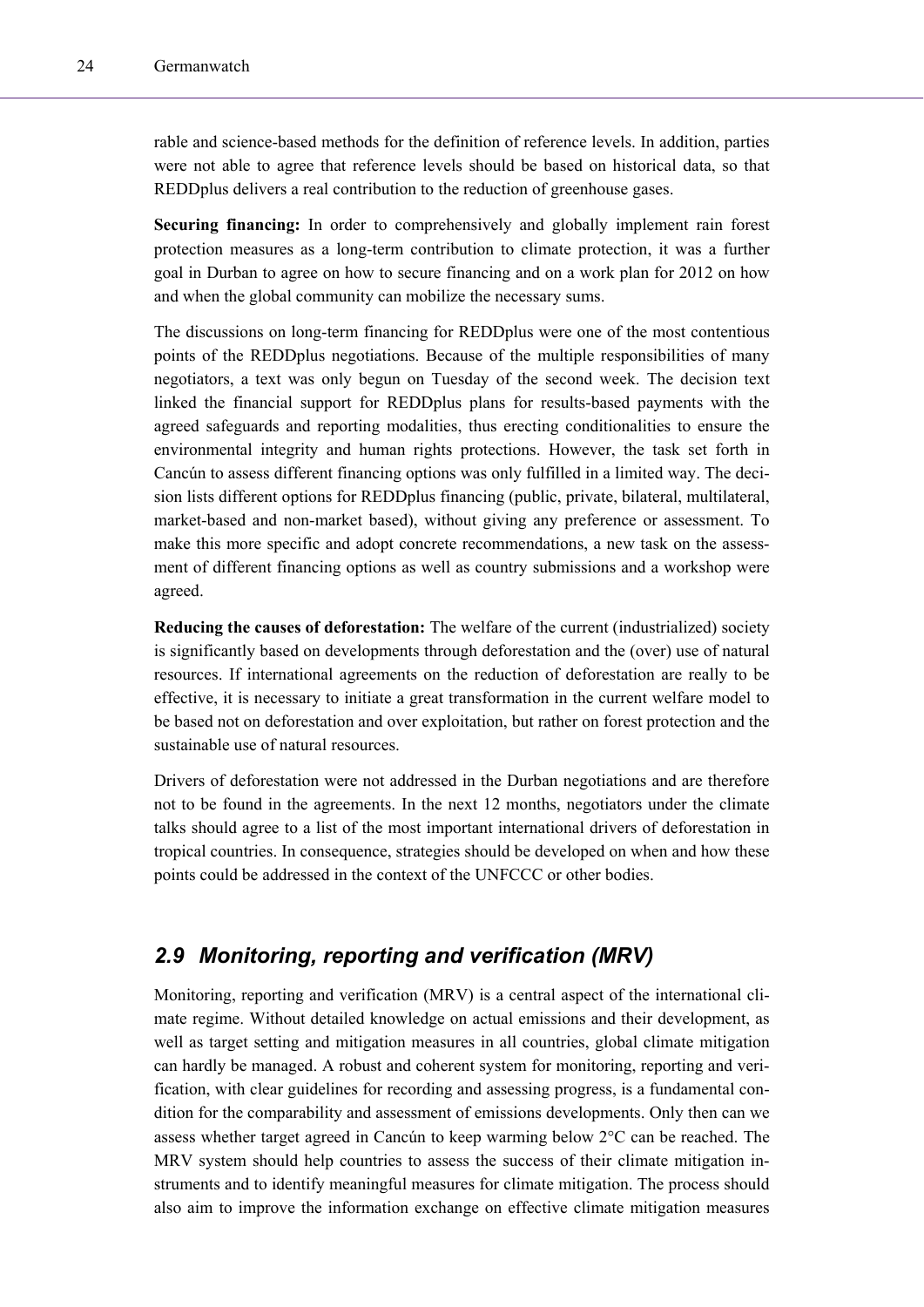and thus support the mutual learning process. The reporting and monitoring of financial support of mitigation measures is likewise part of MRV (see chapter 2.2). A common format for the reporting can thereby make an important contribution to the improvement of the transparency, comparability and comprehensiveness. The consideration and integration of safeguards and the associated monitoring and information processes in REDD+ (see chapter 2.8) is an important part of the development and implementation of MRV.

A robust and coherent system for MRV can be decisive to build trust between states, ensure the environmental integrity and thereby contribute to a long-term and effective global mitigation of climate change.

Within the UN framework convention (article 4.1 and 12), Parties are already obliged – Annex 1 and non Annex 1have hereby different obligations – to submit greenhouse gas inventories and national reports. In the Bali Action Plan (COP13) all states agreed to improve the reporting, which was made more specific in Cancún at COP16.

In Cancún parties agreed the establishment of biennial reports on national progress in climate mitigation for Annex 1 Parties. These reports should contain data on the emissions reductions achieved; information on mitigation measures for the achievement of mitigation goals; information on emissions developments, as well as information support in the areas of financing, technology, and capacity-building for non-Annex 1 countries. Furthermore, it was decided to further develop the yearly greenhouse gas emissions inventories as well as quadrennial national communications and guidelines for the assessment of these national communications. Moreover, a process for the international assessment and review of Annex 1 emissions will be established. Industrialized countries should develop low-carbon development strategies, which should set out the transition to a low-carbon economy.

Since Cancún, non-Annex 1 countries are likely required to submit quadrennial national communications and biennial reports. Annex 1 countries have to provide financing for these reports. The biennial reports should include *inter alia* the more recent emissions inventory and information on mitigation measures, financial needs and financial support received. Biennial reports of non-Annex 1 countries should be subject to international consultation and analysis (ICA) with experts and countries representatives under the leadership of the SBI.

These agreements on MRV are important steps in the right direction towards greater accountability and assessment of emissions developments. Their effectiveness and successful implementation of depend on the further development and operationalization of individual elements of the MRV system.

#### **Among the central milestones of the negotiations on MRV are the following aspects:**

- 1. Common and detailed guidelines on the contents, accountability and timeframe for reporting requirements for all countries.
- 2. Modalities and guidelines for processes on international assessment and review and international consultation and analysis
- 3. Procedural transparency and sufficient stakeholder transparency in the MRV system.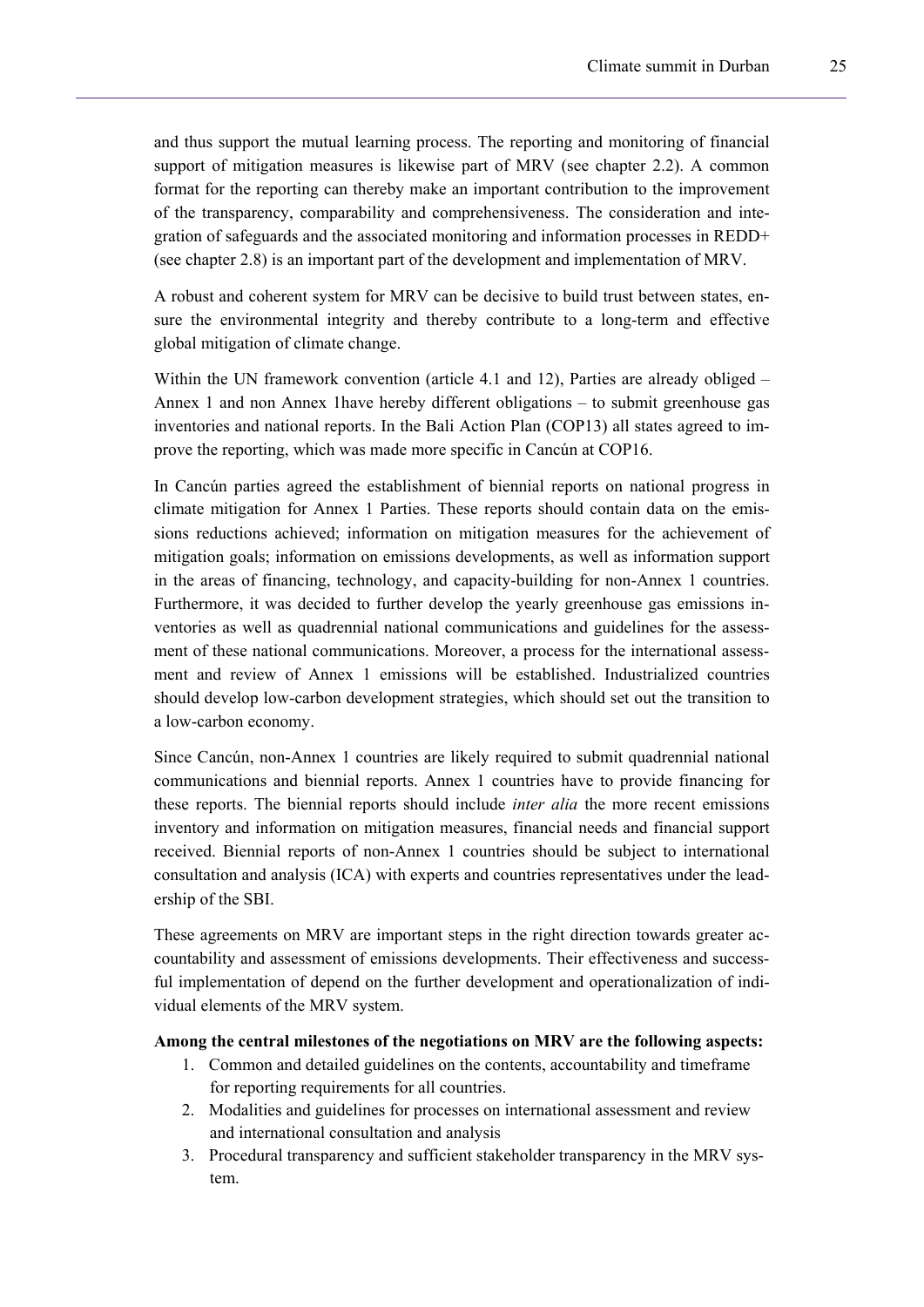On 1), Parties did not agree to all the desirable common, detailed and binding guidelines on the contents, accountability and timeframe for the reporting requirements. The guidelines on biennial reports both for Annex 1 and non-Annex 1 are not sufficiently detailed to capture all the emissions, and in particular the ambitions gap. The timing and coordination of the reporting formats was also not sufficiently clarified. It Durban it was determined that industrialized countries will submit their first biennial report to the UNFCCC secretariat by January 1 2014. Developing and emerging countries should do this by December 2014.

In order to ensure that the results of these reports and their discussion under IAR and ICA can be appropriately included in the Review process from 2013-2015, a more ambitious timeframe would have been desirable. In particular, the late timing of developing country reports is problematic, as the ICA process will only begin half a year later, leaving little time in 2015 to include results, which will be highly relevant for the negotiations on a new legally binding agreement.

On 2), the IAR purpose should serve the purpose of improving the assessment of policies and emissions reductions under the Convention. The formulation of the specific objectives of the IAR process, such as ensuring the consistency, comparability and transparency, was not anchored in the text. And the goal of linking the IAR process to raising warnings of undesirable developments and signs of non-compliance with emissions reduction commitments was only fulfilled in a limited way in the text.

In the development of modalities and guidelines for the ICA process, transparency and participation came second to national sovereignty. The contents and guidelines are very vague and weakly formulated, and safeguards for REDD+ are not included. ICA reports should only be made public after consultation with countries. Comments are not foreseen in the technical review process. In the next years, improvements must be achieved in this regard.

On 3), a participatory process including civil society would not only improve transparency but also continually contribute to an improvement of the MRV process. In this regard, written submissions must be possible in the whole process and the individual bodies and subsidiary bodies, and free access to all information and reports for assessment by the civil society must be provided. In the Durban package, participation in the MRV process fell by the wayside. This needs to be improved in coming years.

## <span id="page-25-0"></span>*2.10 CCS in the CDM*

For Germanwatch, the CDM (Clean Development Mechanism) is the wrong mechanism to develop carbon capture and storage. After the agreement reached in Durban, the biggest danger could be that enhanced oil recovery (EOR) would not be excluded as a technology under the CDM. Thus it remains the task of the CDM executive board to ensure the environmental integrity in the case that an EOR project is submitted and accepted by the board.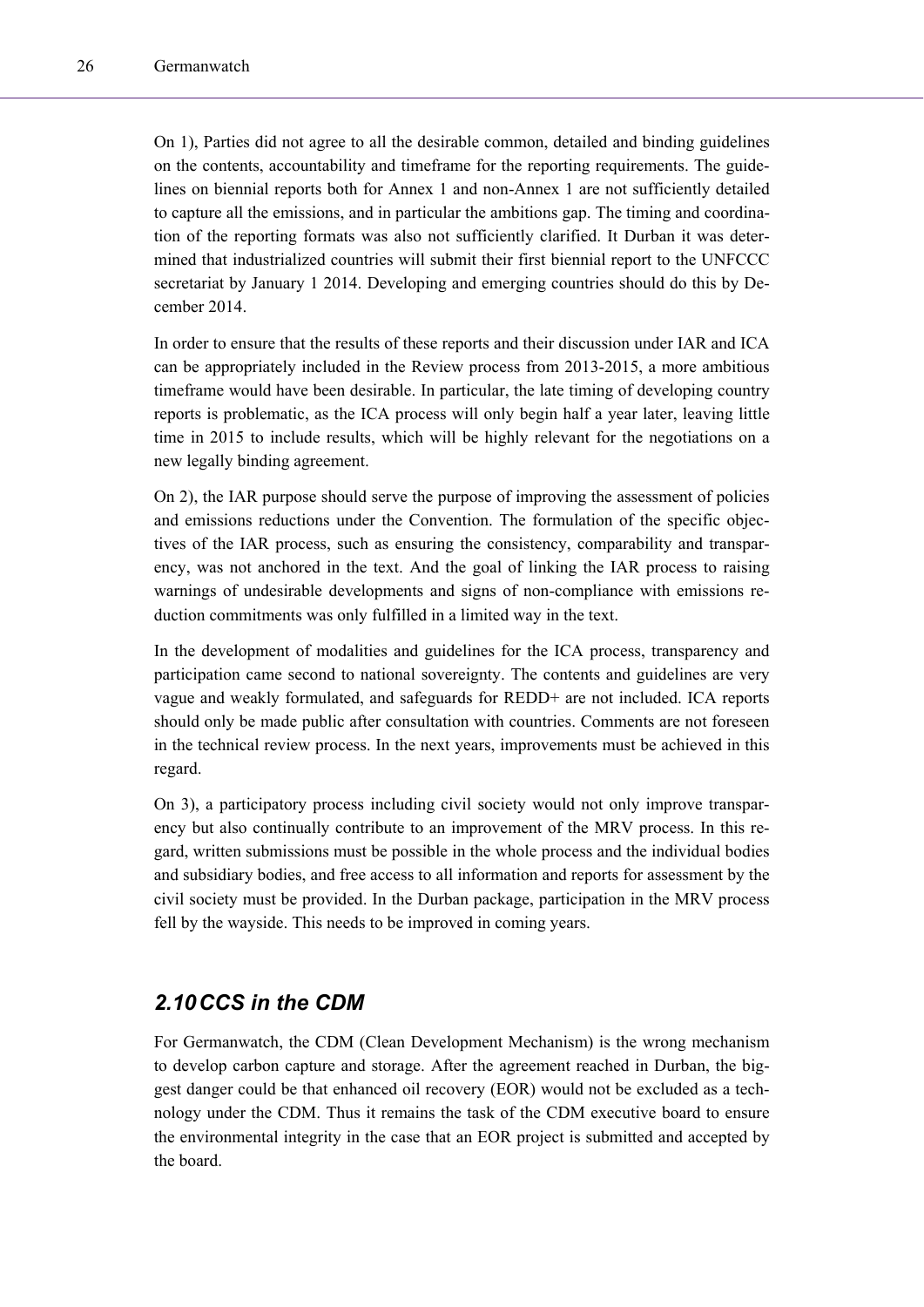## **... did you find this publication interesting and helpful?**

You can support the work of Germanwatch with a donation to:

Bank fuer Sozialwirtschaft AG BIC/Swift: BFSWDE31BER IBAN: DE33 1002 0500 0003 212300

Thank you for your support!